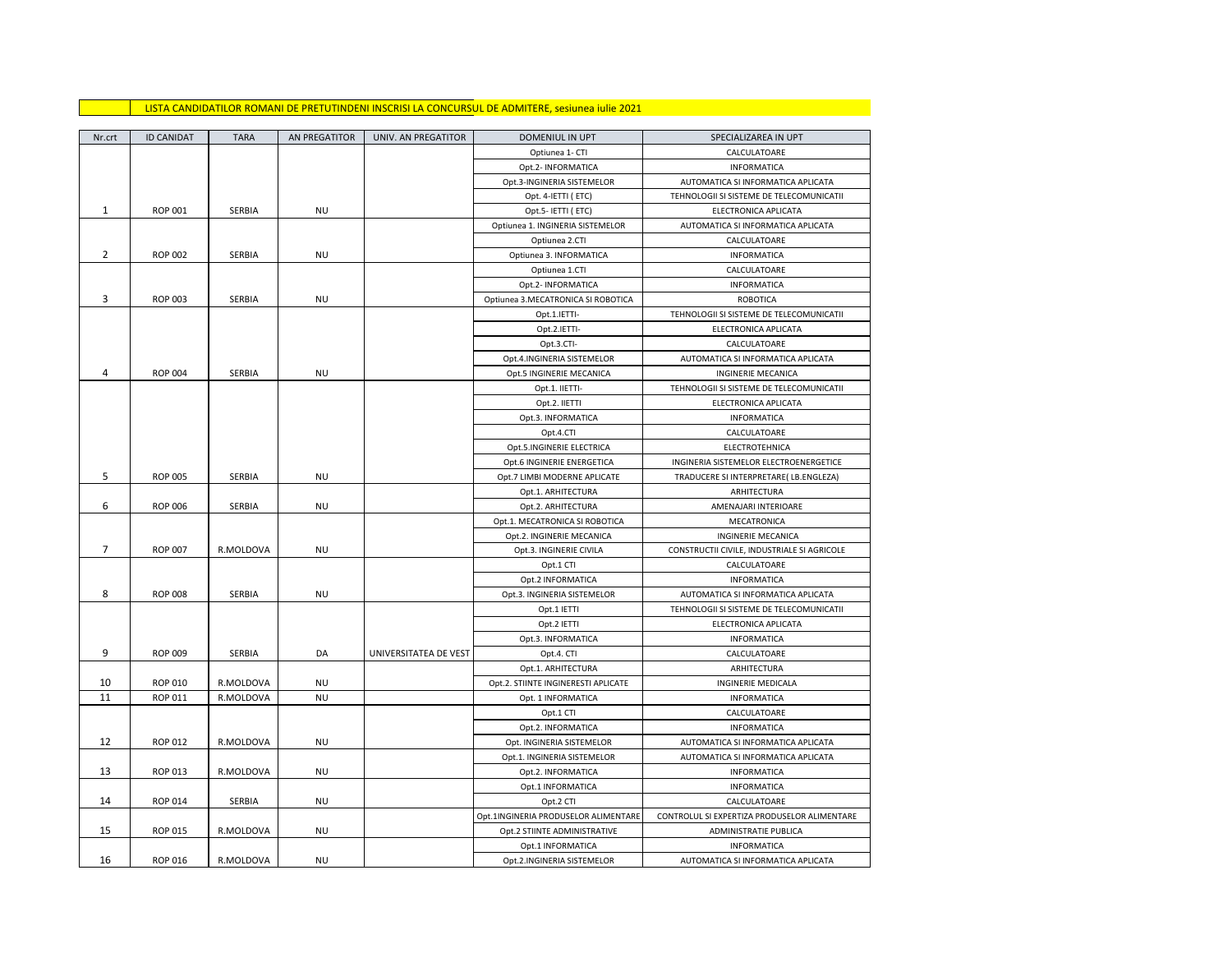|    |                |           |           |                       | Opt.1.IETTI-                              | TEHNOLOGII SI SISTEME DE TELECOMUNICATII                                        |
|----|----------------|-----------|-----------|-----------------------|-------------------------------------------|---------------------------------------------------------------------------------|
|    |                |           |           |                       | Opt.2. IETTI                              | ELECTRONICA APLICATA                                                            |
|    |                |           |           |                       | Opt.3. INGINERIA SISTEMELOR               | AUTOMATICA SI INFORMATICA APLICATA                                              |
|    |                |           |           |                       | Opt.4.CTI                                 | CALCULATOARE                                                                    |
|    |                |           |           |                       | Opt.5 INGINERIE ELECTRICA                 | ELECTROTEHNICA                                                                  |
|    |                |           |           |                       | Opt.6 INGINERIE ENERGETICA                | INGINERIA SISTEMELOR ELECTROENERGETICE                                          |
| 17 | <b>ROP 017</b> | R.MOLDOVA | <b>NU</b> |                       | Opt.7 INGINERIE SI MANAGEMENT             | INGINERIE ECONOMICA IN DOMENIUL ELECTRIC, ELECTRONIC SI ENERGETIC               |
|    |                |           |           |                       | Opt.1 INGINERIE ENERGETICA                | INGINERIA SISTEMELOR ELECTROENERGETICE                                          |
| 18 | <b>ROP 018</b> | R.MOLDOVA | <b>NU</b> |                       | Opt.2. INGINERIE ELECTRICA                | ELECTROTEHNICA                                                                  |
| 19 | ROP 019        | R.MOLDOVA | <b>NU</b> |                       | Opt.1. INFORMATICA                        | INFORMATICA                                                                     |
|    |                |           |           |                       | Opt.1. INGINERIE CIVILA                   | CONSTRUCTII CIVILE, INDUSTRIALE SI AGRICOLE                                     |
|    |                |           |           |                       | Opt.2. INGINERIE CIVILA                   | CAI FERATE, DRUMURI SI PODURI                                                   |
| 20 | <b>ROP 020</b> | R.MOLDOVA | <b>NU</b> |                       | Opt.3. INGINERIA AUTOVEHICULELOR          | <b>AUTOVEHICULE RUTIERE</b>                                                     |
|    |                |           |           |                       | Opt.1. IETTI                              | TEHNOLOGII SI SISTEME DE TELECOMUNICATII                                        |
| 21 | ROP 021        | SERBIA    | <b>NU</b> |                       | Opt.2 IETTI                               | ELECTRONICA APLICATA                                                            |
| 22 | <b>ROP 022</b> | R.MOLDOVA | <b>NU</b> |                       | Opt.1 ARHITECTURA                         | ARHITECTURA                                                                     |
|    |                |           |           |                       | Opt.1 INGINERIE SI MANAGEMENT             | INGINERIE ECONOMICA INDUSTRIALA                                                 |
|    |                |           |           |                       | Opt.2 INGINERIE SI MANAGEMENT             | INGINERIE SI MANAGEMENT IN CONSTRUCTII                                          |
| 23 | <b>ROP 023</b> | R.MOLDOVA | <b>NU</b> |                       | Opt.3. STIINTE ADMINISTRATIVE             | ADMINISTRATIE PUBLICA                                                           |
|    |                |           |           |                       | Opt.1 CTI                                 | CALCULATOARE                                                                    |
| 24 | <b>ROP 024</b> | R.MOLDOVA | <b>NU</b> |                       | Opt.2. INGINERIA SISTEMELOR               | AUTOMATICA SI INFORMATICA APLICATA                                              |
| 25 | <b>ROP 025</b> | R.MOLDOVA | <b>NU</b> |                       | Opt1. INFORMATICA                         | INFORMATICA                                                                     |
|    |                |           |           |                       | Opt.1. INFORMATICA                        | INFORMATICA                                                                     |
|    |                |           |           |                       | Opt.2. CTI                                | CALCULATOARE                                                                    |
| 26 | <b>ROP 026</b> | R.MOLDOVA | <b>NU</b> |                       | Opt.3. INGINERIA SISTEMELOR               | AUTOMATICA SI INFORMATICA APLICATA                                              |
|    |                |           |           |                       | Opt.1 INGINERIA SISTEMELOR                | AUTOMATICA SI INFORMATICA APLICATA                                              |
|    |                |           |           |                       | Opt.2. INFORMATICA                        | INFORMATICA                                                                     |
|    |                |           |           |                       | Opt.3. ARHITECTURA                        | MOBILIER SI AMENAJARI INTERIOARE                                                |
|    |                |           |           |                       | Opt.4. INGINERIA PRODUSELOR ALIMENTARE    | COTROLUL SI EXPERTIZA PRODUSELOR ALIMENTARE                                     |
| 27 | <b>ROP 027</b> | R.MOLDOVA | NU        |                       | Opt.5 LIMBI MODERNE APLICATE              | TRADUCERE SI INTERPRETARE                                                       |
|    |                |           |           |                       | Opt.1 CTI                                 | CALCULATOARE                                                                    |
| 28 | <b>ROP 028</b> | R.MOLDOVA | <b>NU</b> |                       | Opt.2 INGINERIA SISTEMELOR                | AUTOMATICA SI INFORMATICA APLICATA                                              |
|    |                |           |           |                       | Opt.1 ARHITECTURA                         | ARHITECTURA                                                                     |
| 29 | <b>ROP 029</b> | R.SERBIA  | DA        | UNIVERSITATEA DE VEST | Opt.2. IETTI                              | TEHNOLOGII SI SISTEME DE TELECOMUNICATII                                        |
|    |                |           |           |                       | Opt.1. INGINERIA SISTEMELOR               | AUTOMATICA SI INFORMATICA APLICATA                                              |
|    |                |           |           |                       | Opt.2. INFORMATICA                        | INFORMATICA                                                                     |
| 30 | ROP 030        | R.MOLDOVA | <b>NU</b> |                       | Opt.3 CALCULATOARE                        | CALCULATOARE                                                                    |
|    |                |           |           |                       | Opt.1. INGINERIA SISTEMELOR               | AUTOMATICA SI INFORMATICA APLICATA                                              |
|    |                |           |           |                       | Opt.2. CTI                                | CALCULATOARE                                                                    |
| 31 | ROP 031        | R.MOLDOVA | <b>NU</b> |                       | Opt.3. INFORMATICA                        | INFORMATICA                                                                     |
|    |                |           |           |                       |                                           |                                                                                 |
| 32 | <b>ROP 032</b> | R.MOLDOVA | NU        |                       | Opt.1. INFORMATICA<br>Opt.2. CTI          | INFORMATICA<br>CALCULATOARE                                                     |
|    |                |           |           |                       | Opt.1. CTI                                | CALCULATOARE                                                                    |
|    |                |           |           |                       | Opt.2. INGINERIA SISTEMELOR               | AUTOMATICA SI INFORMATICA APLICATA                                              |
| 33 | ROP 033        | R.MOLDOVA | <b>NU</b> |                       | Opt.3. INFORMATICA                        | INFORMATICA                                                                     |
| 34 | <b>ROP 034</b> | R.MOLDOVA | <b>NU</b> |                       | Opt.1 ARHITECTURA                         | ARHITECTURA                                                                     |
| 35 | <b>ROP 035</b> | R.MOLDOVA | <b>NU</b> |                       | Opt.1 INFORMATICA                         | INFORMATICA                                                                     |
|    |                |           |           |                       |                                           |                                                                                 |
|    |                |           |           |                       | Opt.1. CTI<br>Opt.2. INGINERIA SISTEMELOR | CALCULATOARE<br>AUTOMATICA SI INFORMATICA APLICATA                              |
| 36 | <b>ROP 036</b> | R.MOLDOVA | <b>NU</b> |                       | Opt.3 INFORMATICA                         | INFORMATICA                                                                     |
|    |                |           |           |                       | Opt.1 ARHITECTURA                         | ARHITECTURA                                                                     |
|    |                |           |           |                       |                                           |                                                                                 |
| 37 | <b>ROP 037</b> | R.MOLDOVA | <b>NU</b> |                       | Opt.2 ARHITECTURA                         | MOBILIER SI AMENAJARI INTERIOARE<br>CONSTRUCTII CIVILE, INDUSTRIALE SI AGRICOLE |
|    |                |           |           |                       | Opt.3 INGINERIE CIVILA                    |                                                                                 |
|    |                |           |           |                       | Opt.1. INGINERIA SISTEMELOR               | AUTOMATICA SI INFORMATICA APLICATA                                              |
|    |                |           |           |                       | Opt.2 INGINERIE ELECTRICA                 | ELECTROTEHNICA                                                                  |
| 38 | <b>ROP 038</b> | SERBIA    | <b>NU</b> |                       | Opt.3 INGINERIE ENERGETICA                | INGINERIA SISTEMELOR ELECTROENERGETICE                                          |
|    |                |           |           |                       | Opt.4 MECATRONICA SI ROBOTICA             | <b>ROBOTICA</b>                                                                 |
|    |                |           |           | pag2                  |                                           |                                                                                 |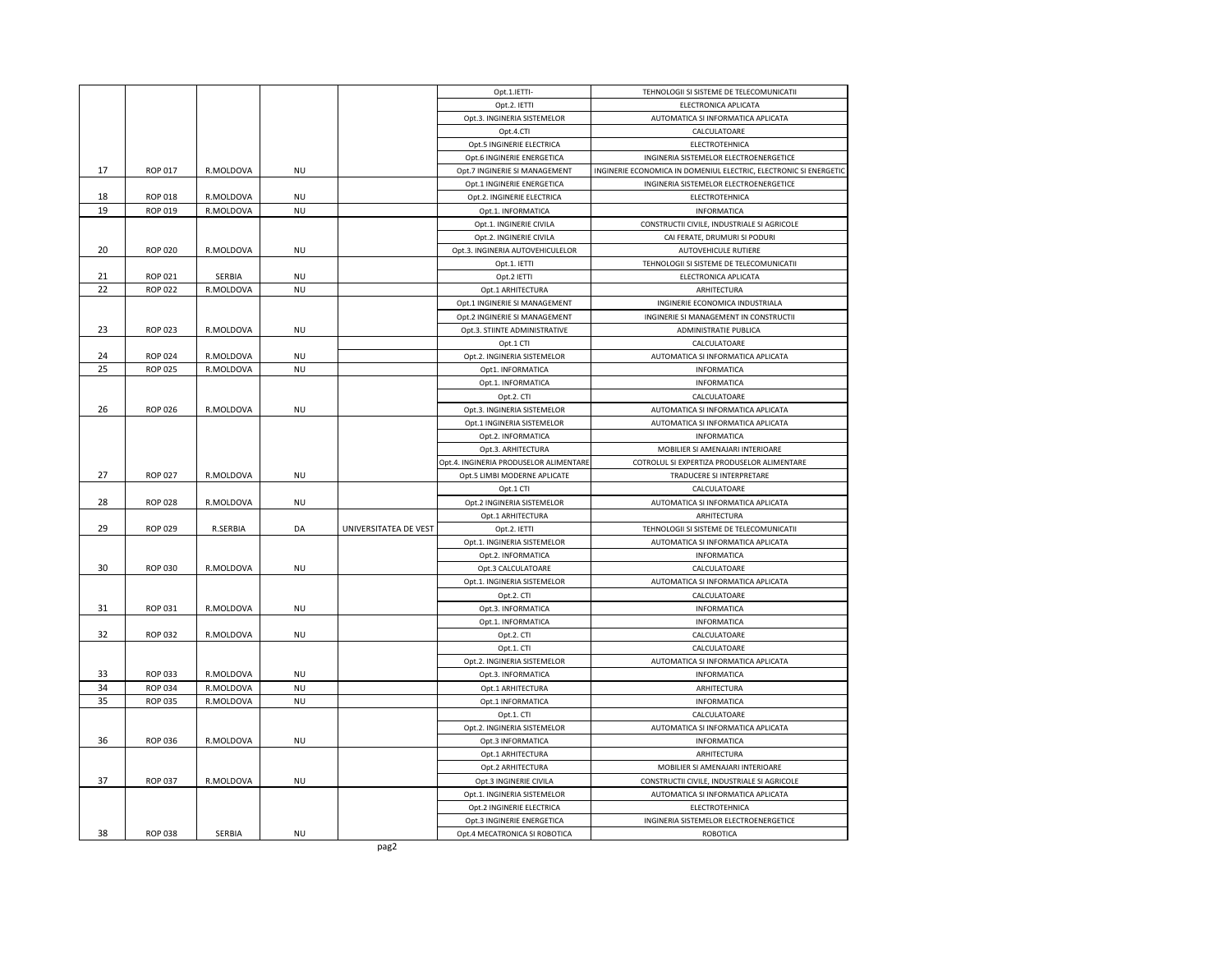| Opt.2 INGINERIE SI MANAGEMENT<br>INGINERIE SI MANAGEMENT IN CONSTRUCTII<br>Opt.3 INGINERIE SI MANAGEMENT<br>INGINERIE ECONOMICA INDUSTRIALA<br>39<br><b>ROP 039</b><br>R.MOLDOVA<br><b>NU</b><br>Opt.4 INGINERIE SI MANAGEMENT<br>INGINERIE ECONOMICA IN DOMEIUL MECANIC<br>Opt.1 INFORMATICA<br>INFORMATICA<br>40<br><b>ROP 040</b><br>R.MOLDOVA<br><b>NU</b><br>Opt.2 CTI<br>CALCULATOARE<br>41<br><b>ROP 041</b><br>R.MOLDOVA<br><b>NU</b><br>Opt.1 LIMBI MODERNE APLICATE<br>TRADUCERE SI INTERPRETARE<br>CALCULATOARE<br>Opt.1 CTI<br>Opt.2. INGINERIA SISTEMELOR<br>AUTOMATICA SI INFORMATICA APLICATA<br>42<br><b>ROP 042</b><br>R.MOLDOVA<br><b>NU</b><br>Opt.3. INFORMATICA<br><b>INFORMATICA</b><br>Opt.1 INFORMATICA<br>INFORMATICA<br>Opt.2 CTI-EN<br>CALCULATOARE ( lb.engleza)<br>Opt.3 CTI-RO<br>CALCULATOARE ( lb.romana)<br>43<br><b>ROP 043</b><br>R.MOLDOVA<br><b>NU</b><br>Opt.4 INGINERIA SISTEMELOR<br>AUTOMATICA SI INFORMATICA APLICATA<br>44<br>ROP 044<br>R.MOLDOVA<br><b>NU</b><br>Opt.1. ARHITECTURA<br>ARHITECTURA<br>Opt.1 INGINERIE MECANICA<br><b>INGINERIE MECANICA</b><br>Opt2 CTI<br>CALCULATOARE<br>Opt.3 MECATRONICA SI ROBOTICA<br>ROBOTICA<br>45<br><b>ROP 045</b><br>R. MOLDOVA<br><b>NU</b><br>Opt.4. INGINERIA SISTEMELOR<br>AUTOMATICA SI INFORMATICA APLICATA<br>Opt.CTI<br>CALCULATOARE<br>46<br><b>ROP 046</b><br>R.MOLDOVA<br><b>NU</b><br>Opt.2 INFORMATICA<br><b>INFORMATICA</b><br>47<br><b>ROP 047</b><br><b>NU</b><br>SERBIA<br>Opt.1 INFORMATICA<br>INFORMATICA<br>INFORMATICA<br>Opt.1 INFORMATICA<br>48<br><b>ROP 048</b><br>R.MOLDOVA<br><b>NU</b><br>Opt.2 INGINERIA PRODUSELOR ALIMENTARE<br>CONTROLUL SI EXPERTIZA PRODUSELOR ALIMENTARE<br>49<br><b>ROP 049</b><br>R.MOLDOVA<br><b>NU</b><br>Opt.1INFORMATICA<br>INFORMATICA<br>50<br><b>ROP 050</b><br>R.MOLDOVA<br><b>NU</b><br>INFORMATICA<br>Opt.1INFORMATICA<br>51<br><b>ROP 051</b><br>R.MOLDOVA<br><b>NU</b><br>Opt.1 ARHITECTURA<br>ARHITECTURA<br>Opt.1 CTI<br>CALCULATOARE<br>Opt.2 INGINERIA SISTEMELOR<br>AUTOMATICA SI INFORMATICA APLICATA<br>Opt.3 INFORMATICA<br><b>INFORMATICA</b><br>Opt.4 INGINERIA PRODUSELOR ALIMENTARE<br>COTROLUL SI EXPERTIZA PRODUSELOR ALIMENTARE<br>ROP 052<br>52<br>R.MOLDOVA<br><b>NU</b><br>CHIMIA SI INGINERIA SUBSTANTELOR ORGANICE, PETROCHIMIE SI CARBOCHIMIE<br>Opt.5 INGINERIE CHIMICA<br>53<br>ROP 053<br>R.MOLDOVA<br><b>NU</b><br>Opt.1 INGINERIE ENERGETICA<br>INGINERIA SISTEMELOR ELECTROENERGETICE<br>Opt.1 INGINERIA SISTEMELOR<br>AUTOMATICA SI INFORMATICA APLICATA<br>CALCULATOARE<br>Opt. 2CTI<br>54<br><b>ROP 054</b><br>R.MOLDOVA<br><b>NU</b><br>Opt.3. INGINERIE ELECTRICA<br>ELECTROTHEHNICA<br>TEHNOLOGII SI SISTEME DE TELECOMUNICATII<br>Opt.1 IEETI<br>Opt.2 INFORMATICA<br>INFORMATICA<br>Opt.3 INGINERIE ELECTRICA<br>ELECTROTHEHNICA<br>Opt. 4 INGINERIA SISTEMELOR<br>AUTOMATICA SI INFORMATICA APLICATA<br>ELECTRONICA APLICATA<br>Opt.5 IEETI<br>Opt.6 INGINERIE GEODEZICA<br>MASURATORI TERESTRE SI CADASTRU<br>Opt.7 INGINERIE ENERGETICA<br>INGINERIA SISTEMELOR ELECTROENERGETICE<br>55<br><b>ROP 055</b><br>R.MOLDOVA<br><b>NU</b><br>Opt.8 INGINERIE MECANICA<br><b>INGINERIE MECANICA</b><br>56<br><b>ROP 056</b><br>R.MOLDOVA<br><b>NU</b><br>Opt.1 CTI<br>CALCULATOARE<br>57<br>ROP 057-<br>R.MOLDOVA<br><b>NU</b><br>CALCULATOARE<br>Opt.1 CTI<br>Opt.1 MECATRONICA SI ROBOTICA<br>ROBOTICA<br>58<br><b>NU</b><br><b>ROP 058</b><br>R.MOLDOVA<br>Opt.2 MECATRONICA SI ROBOTICA<br>MECATRONICA<br>59<br><b>ROP 059</b><br>R.MOLDOVA<br><b>NU</b><br>Opt.1 LIMBI MODERNE APLICATE<br>TRADUCERE SI INTERPRETARE<br>Opt.1 INGINERIA SISTEMELOR<br>AUTOMATICA SI INFORMATICA APLICATA<br>60<br><b>NU</b><br><b>ROP 060</b><br>R.MOLDOVA<br>Opt.2 CTI<br>CALCULATOARE<br>Opt.1 INFORMATICA<br>INFORMATICA<br>61<br><b>ROP 061</b><br>R.MOLDOVA<br><b>NU</b><br>Opt.2 CTI<br>CALCULATOARE<br>62<br><b>ROP 062</b><br>R.MOLDOVA<br><b>NU</b><br>Opt.1 ARHITECTURA<br>ARHITECTURA |  |  |       | Opt.1. INGINERIA TRANSPORTURILOR | INGINERIA TRANSPORTURILOR SI A TRAFICULUI |
|-------------------------------------------------------------------------------------------------------------------------------------------------------------------------------------------------------------------------------------------------------------------------------------------------------------------------------------------------------------------------------------------------------------------------------------------------------------------------------------------------------------------------------------------------------------------------------------------------------------------------------------------------------------------------------------------------------------------------------------------------------------------------------------------------------------------------------------------------------------------------------------------------------------------------------------------------------------------------------------------------------------------------------------------------------------------------------------------------------------------------------------------------------------------------------------------------------------------------------------------------------------------------------------------------------------------------------------------------------------------------------------------------------------------------------------------------------------------------------------------------------------------------------------------------------------------------------------------------------------------------------------------------------------------------------------------------------------------------------------------------------------------------------------------------------------------------------------------------------------------------------------------------------------------------------------------------------------------------------------------------------------------------------------------------------------------------------------------------------------------------------------------------------------------------------------------------------------------------------------------------------------------------------------------------------------------------------------------------------------------------------------------------------------------------------------------------------------------------------------------------------------------------------------------------------------------------------------------------------------------------------------------------------------------------------------------------------------------------------------------------------------------------------------------------------------------------------------------------------------------------------------------------------------------------------------------------------------------------------------------------------------------------------------------------------------------------------------------------------------------------------------------------------------------------------------------------------------------------------------------------------------------------------------------------------------------------------------------------------------------------------------------------------------------------------------------------------------------------------------------------------------------------------------------------------------------------------------------------------------------------------------------------------------------------------------------------------------------------------------------------------------------------------------------------------------------------------------------------------------------------------------------------------------------------------------------------------------------------------|--|--|-------|----------------------------------|-------------------------------------------|
|                                                                                                                                                                                                                                                                                                                                                                                                                                                                                                                                                                                                                                                                                                                                                                                                                                                                                                                                                                                                                                                                                                                                                                                                                                                                                                                                                                                                                                                                                                                                                                                                                                                                                                                                                                                                                                                                                                                                                                                                                                                                                                                                                                                                                                                                                                                                                                                                                                                                                                                                                                                                                                                                                                                                                                                                                                                                                                                                                                                                                                                                                                                                                                                                                                                                                                                                                                                                                                                                                                                                                                                                                                                                                                                                                                                                                                                                                                                                                                               |  |  |       |                                  |                                           |
|                                                                                                                                                                                                                                                                                                                                                                                                                                                                                                                                                                                                                                                                                                                                                                                                                                                                                                                                                                                                                                                                                                                                                                                                                                                                                                                                                                                                                                                                                                                                                                                                                                                                                                                                                                                                                                                                                                                                                                                                                                                                                                                                                                                                                                                                                                                                                                                                                                                                                                                                                                                                                                                                                                                                                                                                                                                                                                                                                                                                                                                                                                                                                                                                                                                                                                                                                                                                                                                                                                                                                                                                                                                                                                                                                                                                                                                                                                                                                                               |  |  |       |                                  |                                           |
|                                                                                                                                                                                                                                                                                                                                                                                                                                                                                                                                                                                                                                                                                                                                                                                                                                                                                                                                                                                                                                                                                                                                                                                                                                                                                                                                                                                                                                                                                                                                                                                                                                                                                                                                                                                                                                                                                                                                                                                                                                                                                                                                                                                                                                                                                                                                                                                                                                                                                                                                                                                                                                                                                                                                                                                                                                                                                                                                                                                                                                                                                                                                                                                                                                                                                                                                                                                                                                                                                                                                                                                                                                                                                                                                                                                                                                                                                                                                                                               |  |  |       |                                  |                                           |
|                                                                                                                                                                                                                                                                                                                                                                                                                                                                                                                                                                                                                                                                                                                                                                                                                                                                                                                                                                                                                                                                                                                                                                                                                                                                                                                                                                                                                                                                                                                                                                                                                                                                                                                                                                                                                                                                                                                                                                                                                                                                                                                                                                                                                                                                                                                                                                                                                                                                                                                                                                                                                                                                                                                                                                                                                                                                                                                                                                                                                                                                                                                                                                                                                                                                                                                                                                                                                                                                                                                                                                                                                                                                                                                                                                                                                                                                                                                                                                               |  |  |       |                                  |                                           |
|                                                                                                                                                                                                                                                                                                                                                                                                                                                                                                                                                                                                                                                                                                                                                                                                                                                                                                                                                                                                                                                                                                                                                                                                                                                                                                                                                                                                                                                                                                                                                                                                                                                                                                                                                                                                                                                                                                                                                                                                                                                                                                                                                                                                                                                                                                                                                                                                                                                                                                                                                                                                                                                                                                                                                                                                                                                                                                                                                                                                                                                                                                                                                                                                                                                                                                                                                                                                                                                                                                                                                                                                                                                                                                                                                                                                                                                                                                                                                                               |  |  |       |                                  |                                           |
|                                                                                                                                                                                                                                                                                                                                                                                                                                                                                                                                                                                                                                                                                                                                                                                                                                                                                                                                                                                                                                                                                                                                                                                                                                                                                                                                                                                                                                                                                                                                                                                                                                                                                                                                                                                                                                                                                                                                                                                                                                                                                                                                                                                                                                                                                                                                                                                                                                                                                                                                                                                                                                                                                                                                                                                                                                                                                                                                                                                                                                                                                                                                                                                                                                                                                                                                                                                                                                                                                                                                                                                                                                                                                                                                                                                                                                                                                                                                                                               |  |  |       |                                  |                                           |
|                                                                                                                                                                                                                                                                                                                                                                                                                                                                                                                                                                                                                                                                                                                                                                                                                                                                                                                                                                                                                                                                                                                                                                                                                                                                                                                                                                                                                                                                                                                                                                                                                                                                                                                                                                                                                                                                                                                                                                                                                                                                                                                                                                                                                                                                                                                                                                                                                                                                                                                                                                                                                                                                                                                                                                                                                                                                                                                                                                                                                                                                                                                                                                                                                                                                                                                                                                                                                                                                                                                                                                                                                                                                                                                                                                                                                                                                                                                                                                               |  |  |       |                                  |                                           |
|                                                                                                                                                                                                                                                                                                                                                                                                                                                                                                                                                                                                                                                                                                                                                                                                                                                                                                                                                                                                                                                                                                                                                                                                                                                                                                                                                                                                                                                                                                                                                                                                                                                                                                                                                                                                                                                                                                                                                                                                                                                                                                                                                                                                                                                                                                                                                                                                                                                                                                                                                                                                                                                                                                                                                                                                                                                                                                                                                                                                                                                                                                                                                                                                                                                                                                                                                                                                                                                                                                                                                                                                                                                                                                                                                                                                                                                                                                                                                                               |  |  |       |                                  |                                           |
|                                                                                                                                                                                                                                                                                                                                                                                                                                                                                                                                                                                                                                                                                                                                                                                                                                                                                                                                                                                                                                                                                                                                                                                                                                                                                                                                                                                                                                                                                                                                                                                                                                                                                                                                                                                                                                                                                                                                                                                                                                                                                                                                                                                                                                                                                                                                                                                                                                                                                                                                                                                                                                                                                                                                                                                                                                                                                                                                                                                                                                                                                                                                                                                                                                                                                                                                                                                                                                                                                                                                                                                                                                                                                                                                                                                                                                                                                                                                                                               |  |  |       |                                  |                                           |
|                                                                                                                                                                                                                                                                                                                                                                                                                                                                                                                                                                                                                                                                                                                                                                                                                                                                                                                                                                                                                                                                                                                                                                                                                                                                                                                                                                                                                                                                                                                                                                                                                                                                                                                                                                                                                                                                                                                                                                                                                                                                                                                                                                                                                                                                                                                                                                                                                                                                                                                                                                                                                                                                                                                                                                                                                                                                                                                                                                                                                                                                                                                                                                                                                                                                                                                                                                                                                                                                                                                                                                                                                                                                                                                                                                                                                                                                                                                                                                               |  |  |       |                                  |                                           |
|                                                                                                                                                                                                                                                                                                                                                                                                                                                                                                                                                                                                                                                                                                                                                                                                                                                                                                                                                                                                                                                                                                                                                                                                                                                                                                                                                                                                                                                                                                                                                                                                                                                                                                                                                                                                                                                                                                                                                                                                                                                                                                                                                                                                                                                                                                                                                                                                                                                                                                                                                                                                                                                                                                                                                                                                                                                                                                                                                                                                                                                                                                                                                                                                                                                                                                                                                                                                                                                                                                                                                                                                                                                                                                                                                                                                                                                                                                                                                                               |  |  |       |                                  |                                           |
|                                                                                                                                                                                                                                                                                                                                                                                                                                                                                                                                                                                                                                                                                                                                                                                                                                                                                                                                                                                                                                                                                                                                                                                                                                                                                                                                                                                                                                                                                                                                                                                                                                                                                                                                                                                                                                                                                                                                                                                                                                                                                                                                                                                                                                                                                                                                                                                                                                                                                                                                                                                                                                                                                                                                                                                                                                                                                                                                                                                                                                                                                                                                                                                                                                                                                                                                                                                                                                                                                                                                                                                                                                                                                                                                                                                                                                                                                                                                                                               |  |  |       |                                  |                                           |
|                                                                                                                                                                                                                                                                                                                                                                                                                                                                                                                                                                                                                                                                                                                                                                                                                                                                                                                                                                                                                                                                                                                                                                                                                                                                                                                                                                                                                                                                                                                                                                                                                                                                                                                                                                                                                                                                                                                                                                                                                                                                                                                                                                                                                                                                                                                                                                                                                                                                                                                                                                                                                                                                                                                                                                                                                                                                                                                                                                                                                                                                                                                                                                                                                                                                                                                                                                                                                                                                                                                                                                                                                                                                                                                                                                                                                                                                                                                                                                               |  |  |       |                                  |                                           |
|                                                                                                                                                                                                                                                                                                                                                                                                                                                                                                                                                                                                                                                                                                                                                                                                                                                                                                                                                                                                                                                                                                                                                                                                                                                                                                                                                                                                                                                                                                                                                                                                                                                                                                                                                                                                                                                                                                                                                                                                                                                                                                                                                                                                                                                                                                                                                                                                                                                                                                                                                                                                                                                                                                                                                                                                                                                                                                                                                                                                                                                                                                                                                                                                                                                                                                                                                                                                                                                                                                                                                                                                                                                                                                                                                                                                                                                                                                                                                                               |  |  |       |                                  |                                           |
|                                                                                                                                                                                                                                                                                                                                                                                                                                                                                                                                                                                                                                                                                                                                                                                                                                                                                                                                                                                                                                                                                                                                                                                                                                                                                                                                                                                                                                                                                                                                                                                                                                                                                                                                                                                                                                                                                                                                                                                                                                                                                                                                                                                                                                                                                                                                                                                                                                                                                                                                                                                                                                                                                                                                                                                                                                                                                                                                                                                                                                                                                                                                                                                                                                                                                                                                                                                                                                                                                                                                                                                                                                                                                                                                                                                                                                                                                                                                                                               |  |  |       |                                  |                                           |
|                                                                                                                                                                                                                                                                                                                                                                                                                                                                                                                                                                                                                                                                                                                                                                                                                                                                                                                                                                                                                                                                                                                                                                                                                                                                                                                                                                                                                                                                                                                                                                                                                                                                                                                                                                                                                                                                                                                                                                                                                                                                                                                                                                                                                                                                                                                                                                                                                                                                                                                                                                                                                                                                                                                                                                                                                                                                                                                                                                                                                                                                                                                                                                                                                                                                                                                                                                                                                                                                                                                                                                                                                                                                                                                                                                                                                                                                                                                                                                               |  |  |       |                                  |                                           |
|                                                                                                                                                                                                                                                                                                                                                                                                                                                                                                                                                                                                                                                                                                                                                                                                                                                                                                                                                                                                                                                                                                                                                                                                                                                                                                                                                                                                                                                                                                                                                                                                                                                                                                                                                                                                                                                                                                                                                                                                                                                                                                                                                                                                                                                                                                                                                                                                                                                                                                                                                                                                                                                                                                                                                                                                                                                                                                                                                                                                                                                                                                                                                                                                                                                                                                                                                                                                                                                                                                                                                                                                                                                                                                                                                                                                                                                                                                                                                                               |  |  |       |                                  |                                           |
|                                                                                                                                                                                                                                                                                                                                                                                                                                                                                                                                                                                                                                                                                                                                                                                                                                                                                                                                                                                                                                                                                                                                                                                                                                                                                                                                                                                                                                                                                                                                                                                                                                                                                                                                                                                                                                                                                                                                                                                                                                                                                                                                                                                                                                                                                                                                                                                                                                                                                                                                                                                                                                                                                                                                                                                                                                                                                                                                                                                                                                                                                                                                                                                                                                                                                                                                                                                                                                                                                                                                                                                                                                                                                                                                                                                                                                                                                                                                                                               |  |  |       |                                  |                                           |
|                                                                                                                                                                                                                                                                                                                                                                                                                                                                                                                                                                                                                                                                                                                                                                                                                                                                                                                                                                                                                                                                                                                                                                                                                                                                                                                                                                                                                                                                                                                                                                                                                                                                                                                                                                                                                                                                                                                                                                                                                                                                                                                                                                                                                                                                                                                                                                                                                                                                                                                                                                                                                                                                                                                                                                                                                                                                                                                                                                                                                                                                                                                                                                                                                                                                                                                                                                                                                                                                                                                                                                                                                                                                                                                                                                                                                                                                                                                                                                               |  |  |       |                                  |                                           |
|                                                                                                                                                                                                                                                                                                                                                                                                                                                                                                                                                                                                                                                                                                                                                                                                                                                                                                                                                                                                                                                                                                                                                                                                                                                                                                                                                                                                                                                                                                                                                                                                                                                                                                                                                                                                                                                                                                                                                                                                                                                                                                                                                                                                                                                                                                                                                                                                                                                                                                                                                                                                                                                                                                                                                                                                                                                                                                                                                                                                                                                                                                                                                                                                                                                                                                                                                                                                                                                                                                                                                                                                                                                                                                                                                                                                                                                                                                                                                                               |  |  |       |                                  |                                           |
|                                                                                                                                                                                                                                                                                                                                                                                                                                                                                                                                                                                                                                                                                                                                                                                                                                                                                                                                                                                                                                                                                                                                                                                                                                                                                                                                                                                                                                                                                                                                                                                                                                                                                                                                                                                                                                                                                                                                                                                                                                                                                                                                                                                                                                                                                                                                                                                                                                                                                                                                                                                                                                                                                                                                                                                                                                                                                                                                                                                                                                                                                                                                                                                                                                                                                                                                                                                                                                                                                                                                                                                                                                                                                                                                                                                                                                                                                                                                                                               |  |  |       |                                  |                                           |
|                                                                                                                                                                                                                                                                                                                                                                                                                                                                                                                                                                                                                                                                                                                                                                                                                                                                                                                                                                                                                                                                                                                                                                                                                                                                                                                                                                                                                                                                                                                                                                                                                                                                                                                                                                                                                                                                                                                                                                                                                                                                                                                                                                                                                                                                                                                                                                                                                                                                                                                                                                                                                                                                                                                                                                                                                                                                                                                                                                                                                                                                                                                                                                                                                                                                                                                                                                                                                                                                                                                                                                                                                                                                                                                                                                                                                                                                                                                                                                               |  |  |       |                                  |                                           |
|                                                                                                                                                                                                                                                                                                                                                                                                                                                                                                                                                                                                                                                                                                                                                                                                                                                                                                                                                                                                                                                                                                                                                                                                                                                                                                                                                                                                                                                                                                                                                                                                                                                                                                                                                                                                                                                                                                                                                                                                                                                                                                                                                                                                                                                                                                                                                                                                                                                                                                                                                                                                                                                                                                                                                                                                                                                                                                                                                                                                                                                                                                                                                                                                                                                                                                                                                                                                                                                                                                                                                                                                                                                                                                                                                                                                                                                                                                                                                                               |  |  |       |                                  |                                           |
|                                                                                                                                                                                                                                                                                                                                                                                                                                                                                                                                                                                                                                                                                                                                                                                                                                                                                                                                                                                                                                                                                                                                                                                                                                                                                                                                                                                                                                                                                                                                                                                                                                                                                                                                                                                                                                                                                                                                                                                                                                                                                                                                                                                                                                                                                                                                                                                                                                                                                                                                                                                                                                                                                                                                                                                                                                                                                                                                                                                                                                                                                                                                                                                                                                                                                                                                                                                                                                                                                                                                                                                                                                                                                                                                                                                                                                                                                                                                                                               |  |  |       |                                  |                                           |
|                                                                                                                                                                                                                                                                                                                                                                                                                                                                                                                                                                                                                                                                                                                                                                                                                                                                                                                                                                                                                                                                                                                                                                                                                                                                                                                                                                                                                                                                                                                                                                                                                                                                                                                                                                                                                                                                                                                                                                                                                                                                                                                                                                                                                                                                                                                                                                                                                                                                                                                                                                                                                                                                                                                                                                                                                                                                                                                                                                                                                                                                                                                                                                                                                                                                                                                                                                                                                                                                                                                                                                                                                                                                                                                                                                                                                                                                                                                                                                               |  |  |       |                                  |                                           |
|                                                                                                                                                                                                                                                                                                                                                                                                                                                                                                                                                                                                                                                                                                                                                                                                                                                                                                                                                                                                                                                                                                                                                                                                                                                                                                                                                                                                                                                                                                                                                                                                                                                                                                                                                                                                                                                                                                                                                                                                                                                                                                                                                                                                                                                                                                                                                                                                                                                                                                                                                                                                                                                                                                                                                                                                                                                                                                                                                                                                                                                                                                                                                                                                                                                                                                                                                                                                                                                                                                                                                                                                                                                                                                                                                                                                                                                                                                                                                                               |  |  |       |                                  |                                           |
|                                                                                                                                                                                                                                                                                                                                                                                                                                                                                                                                                                                                                                                                                                                                                                                                                                                                                                                                                                                                                                                                                                                                                                                                                                                                                                                                                                                                                                                                                                                                                                                                                                                                                                                                                                                                                                                                                                                                                                                                                                                                                                                                                                                                                                                                                                                                                                                                                                                                                                                                                                                                                                                                                                                                                                                                                                                                                                                                                                                                                                                                                                                                                                                                                                                                                                                                                                                                                                                                                                                                                                                                                                                                                                                                                                                                                                                                                                                                                                               |  |  |       |                                  |                                           |
|                                                                                                                                                                                                                                                                                                                                                                                                                                                                                                                                                                                                                                                                                                                                                                                                                                                                                                                                                                                                                                                                                                                                                                                                                                                                                                                                                                                                                                                                                                                                                                                                                                                                                                                                                                                                                                                                                                                                                                                                                                                                                                                                                                                                                                                                                                                                                                                                                                                                                                                                                                                                                                                                                                                                                                                                                                                                                                                                                                                                                                                                                                                                                                                                                                                                                                                                                                                                                                                                                                                                                                                                                                                                                                                                                                                                                                                                                                                                                                               |  |  |       |                                  |                                           |
|                                                                                                                                                                                                                                                                                                                                                                                                                                                                                                                                                                                                                                                                                                                                                                                                                                                                                                                                                                                                                                                                                                                                                                                                                                                                                                                                                                                                                                                                                                                                                                                                                                                                                                                                                                                                                                                                                                                                                                                                                                                                                                                                                                                                                                                                                                                                                                                                                                                                                                                                                                                                                                                                                                                                                                                                                                                                                                                                                                                                                                                                                                                                                                                                                                                                                                                                                                                                                                                                                                                                                                                                                                                                                                                                                                                                                                                                                                                                                                               |  |  |       |                                  |                                           |
|                                                                                                                                                                                                                                                                                                                                                                                                                                                                                                                                                                                                                                                                                                                                                                                                                                                                                                                                                                                                                                                                                                                                                                                                                                                                                                                                                                                                                                                                                                                                                                                                                                                                                                                                                                                                                                                                                                                                                                                                                                                                                                                                                                                                                                                                                                                                                                                                                                                                                                                                                                                                                                                                                                                                                                                                                                                                                                                                                                                                                                                                                                                                                                                                                                                                                                                                                                                                                                                                                                                                                                                                                                                                                                                                                                                                                                                                                                                                                                               |  |  |       |                                  |                                           |
|                                                                                                                                                                                                                                                                                                                                                                                                                                                                                                                                                                                                                                                                                                                                                                                                                                                                                                                                                                                                                                                                                                                                                                                                                                                                                                                                                                                                                                                                                                                                                                                                                                                                                                                                                                                                                                                                                                                                                                                                                                                                                                                                                                                                                                                                                                                                                                                                                                                                                                                                                                                                                                                                                                                                                                                                                                                                                                                                                                                                                                                                                                                                                                                                                                                                                                                                                                                                                                                                                                                                                                                                                                                                                                                                                                                                                                                                                                                                                                               |  |  |       |                                  |                                           |
|                                                                                                                                                                                                                                                                                                                                                                                                                                                                                                                                                                                                                                                                                                                                                                                                                                                                                                                                                                                                                                                                                                                                                                                                                                                                                                                                                                                                                                                                                                                                                                                                                                                                                                                                                                                                                                                                                                                                                                                                                                                                                                                                                                                                                                                                                                                                                                                                                                                                                                                                                                                                                                                                                                                                                                                                                                                                                                                                                                                                                                                                                                                                                                                                                                                                                                                                                                                                                                                                                                                                                                                                                                                                                                                                                                                                                                                                                                                                                                               |  |  |       |                                  |                                           |
|                                                                                                                                                                                                                                                                                                                                                                                                                                                                                                                                                                                                                                                                                                                                                                                                                                                                                                                                                                                                                                                                                                                                                                                                                                                                                                                                                                                                                                                                                                                                                                                                                                                                                                                                                                                                                                                                                                                                                                                                                                                                                                                                                                                                                                                                                                                                                                                                                                                                                                                                                                                                                                                                                                                                                                                                                                                                                                                                                                                                                                                                                                                                                                                                                                                                                                                                                                                                                                                                                                                                                                                                                                                                                                                                                                                                                                                                                                                                                                               |  |  |       |                                  |                                           |
|                                                                                                                                                                                                                                                                                                                                                                                                                                                                                                                                                                                                                                                                                                                                                                                                                                                                                                                                                                                                                                                                                                                                                                                                                                                                                                                                                                                                                                                                                                                                                                                                                                                                                                                                                                                                                                                                                                                                                                                                                                                                                                                                                                                                                                                                                                                                                                                                                                                                                                                                                                                                                                                                                                                                                                                                                                                                                                                                                                                                                                                                                                                                                                                                                                                                                                                                                                                                                                                                                                                                                                                                                                                                                                                                                                                                                                                                                                                                                                               |  |  |       |                                  |                                           |
|                                                                                                                                                                                                                                                                                                                                                                                                                                                                                                                                                                                                                                                                                                                                                                                                                                                                                                                                                                                                                                                                                                                                                                                                                                                                                                                                                                                                                                                                                                                                                                                                                                                                                                                                                                                                                                                                                                                                                                                                                                                                                                                                                                                                                                                                                                                                                                                                                                                                                                                                                                                                                                                                                                                                                                                                                                                                                                                                                                                                                                                                                                                                                                                                                                                                                                                                                                                                                                                                                                                                                                                                                                                                                                                                                                                                                                                                                                                                                                               |  |  |       |                                  |                                           |
|                                                                                                                                                                                                                                                                                                                                                                                                                                                                                                                                                                                                                                                                                                                                                                                                                                                                                                                                                                                                                                                                                                                                                                                                                                                                                                                                                                                                                                                                                                                                                                                                                                                                                                                                                                                                                                                                                                                                                                                                                                                                                                                                                                                                                                                                                                                                                                                                                                                                                                                                                                                                                                                                                                                                                                                                                                                                                                                                                                                                                                                                                                                                                                                                                                                                                                                                                                                                                                                                                                                                                                                                                                                                                                                                                                                                                                                                                                                                                                               |  |  |       |                                  |                                           |
|                                                                                                                                                                                                                                                                                                                                                                                                                                                                                                                                                                                                                                                                                                                                                                                                                                                                                                                                                                                                                                                                                                                                                                                                                                                                                                                                                                                                                                                                                                                                                                                                                                                                                                                                                                                                                                                                                                                                                                                                                                                                                                                                                                                                                                                                                                                                                                                                                                                                                                                                                                                                                                                                                                                                                                                                                                                                                                                                                                                                                                                                                                                                                                                                                                                                                                                                                                                                                                                                                                                                                                                                                                                                                                                                                                                                                                                                                                                                                                               |  |  |       |                                  |                                           |
|                                                                                                                                                                                                                                                                                                                                                                                                                                                                                                                                                                                                                                                                                                                                                                                                                                                                                                                                                                                                                                                                                                                                                                                                                                                                                                                                                                                                                                                                                                                                                                                                                                                                                                                                                                                                                                                                                                                                                                                                                                                                                                                                                                                                                                                                                                                                                                                                                                                                                                                                                                                                                                                                                                                                                                                                                                                                                                                                                                                                                                                                                                                                                                                                                                                                                                                                                                                                                                                                                                                                                                                                                                                                                                                                                                                                                                                                                                                                                                               |  |  |       |                                  |                                           |
|                                                                                                                                                                                                                                                                                                                                                                                                                                                                                                                                                                                                                                                                                                                                                                                                                                                                                                                                                                                                                                                                                                                                                                                                                                                                                                                                                                                                                                                                                                                                                                                                                                                                                                                                                                                                                                                                                                                                                                                                                                                                                                                                                                                                                                                                                                                                                                                                                                                                                                                                                                                                                                                                                                                                                                                                                                                                                                                                                                                                                                                                                                                                                                                                                                                                                                                                                                                                                                                                                                                                                                                                                                                                                                                                                                                                                                                                                                                                                                               |  |  |       |                                  |                                           |
|                                                                                                                                                                                                                                                                                                                                                                                                                                                                                                                                                                                                                                                                                                                                                                                                                                                                                                                                                                                                                                                                                                                                                                                                                                                                                                                                                                                                                                                                                                                                                                                                                                                                                                                                                                                                                                                                                                                                                                                                                                                                                                                                                                                                                                                                                                                                                                                                                                                                                                                                                                                                                                                                                                                                                                                                                                                                                                                                                                                                                                                                                                                                                                                                                                                                                                                                                                                                                                                                                                                                                                                                                                                                                                                                                                                                                                                                                                                                                                               |  |  |       |                                  |                                           |
|                                                                                                                                                                                                                                                                                                                                                                                                                                                                                                                                                                                                                                                                                                                                                                                                                                                                                                                                                                                                                                                                                                                                                                                                                                                                                                                                                                                                                                                                                                                                                                                                                                                                                                                                                                                                                                                                                                                                                                                                                                                                                                                                                                                                                                                                                                                                                                                                                                                                                                                                                                                                                                                                                                                                                                                                                                                                                                                                                                                                                                                                                                                                                                                                                                                                                                                                                                                                                                                                                                                                                                                                                                                                                                                                                                                                                                                                                                                                                                               |  |  |       |                                  |                                           |
|                                                                                                                                                                                                                                                                                                                                                                                                                                                                                                                                                                                                                                                                                                                                                                                                                                                                                                                                                                                                                                                                                                                                                                                                                                                                                                                                                                                                                                                                                                                                                                                                                                                                                                                                                                                                                                                                                                                                                                                                                                                                                                                                                                                                                                                                                                                                                                                                                                                                                                                                                                                                                                                                                                                                                                                                                                                                                                                                                                                                                                                                                                                                                                                                                                                                                                                                                                                                                                                                                                                                                                                                                                                                                                                                                                                                                                                                                                                                                                               |  |  |       |                                  |                                           |
|                                                                                                                                                                                                                                                                                                                                                                                                                                                                                                                                                                                                                                                                                                                                                                                                                                                                                                                                                                                                                                                                                                                                                                                                                                                                                                                                                                                                                                                                                                                                                                                                                                                                                                                                                                                                                                                                                                                                                                                                                                                                                                                                                                                                                                                                                                                                                                                                                                                                                                                                                                                                                                                                                                                                                                                                                                                                                                                                                                                                                                                                                                                                                                                                                                                                                                                                                                                                                                                                                                                                                                                                                                                                                                                                                                                                                                                                                                                                                                               |  |  |       |                                  |                                           |
|                                                                                                                                                                                                                                                                                                                                                                                                                                                                                                                                                                                                                                                                                                                                                                                                                                                                                                                                                                                                                                                                                                                                                                                                                                                                                                                                                                                                                                                                                                                                                                                                                                                                                                                                                                                                                                                                                                                                                                                                                                                                                                                                                                                                                                                                                                                                                                                                                                                                                                                                                                                                                                                                                                                                                                                                                                                                                                                                                                                                                                                                                                                                                                                                                                                                                                                                                                                                                                                                                                                                                                                                                                                                                                                                                                                                                                                                                                                                                                               |  |  |       |                                  |                                           |
|                                                                                                                                                                                                                                                                                                                                                                                                                                                                                                                                                                                                                                                                                                                                                                                                                                                                                                                                                                                                                                                                                                                                                                                                                                                                                                                                                                                                                                                                                                                                                                                                                                                                                                                                                                                                                                                                                                                                                                                                                                                                                                                                                                                                                                                                                                                                                                                                                                                                                                                                                                                                                                                                                                                                                                                                                                                                                                                                                                                                                                                                                                                                                                                                                                                                                                                                                                                                                                                                                                                                                                                                                                                                                                                                                                                                                                                                                                                                                                               |  |  |       |                                  |                                           |
|                                                                                                                                                                                                                                                                                                                                                                                                                                                                                                                                                                                                                                                                                                                                                                                                                                                                                                                                                                                                                                                                                                                                                                                                                                                                                                                                                                                                                                                                                                                                                                                                                                                                                                                                                                                                                                                                                                                                                                                                                                                                                                                                                                                                                                                                                                                                                                                                                                                                                                                                                                                                                                                                                                                                                                                                                                                                                                                                                                                                                                                                                                                                                                                                                                                                                                                                                                                                                                                                                                                                                                                                                                                                                                                                                                                                                                                                                                                                                                               |  |  |       |                                  |                                           |
|                                                                                                                                                                                                                                                                                                                                                                                                                                                                                                                                                                                                                                                                                                                                                                                                                                                                                                                                                                                                                                                                                                                                                                                                                                                                                                                                                                                                                                                                                                                                                                                                                                                                                                                                                                                                                                                                                                                                                                                                                                                                                                                                                                                                                                                                                                                                                                                                                                                                                                                                                                                                                                                                                                                                                                                                                                                                                                                                                                                                                                                                                                                                                                                                                                                                                                                                                                                                                                                                                                                                                                                                                                                                                                                                                                                                                                                                                                                                                                               |  |  |       |                                  |                                           |
|                                                                                                                                                                                                                                                                                                                                                                                                                                                                                                                                                                                                                                                                                                                                                                                                                                                                                                                                                                                                                                                                                                                                                                                                                                                                                                                                                                                                                                                                                                                                                                                                                                                                                                                                                                                                                                                                                                                                                                                                                                                                                                                                                                                                                                                                                                                                                                                                                                                                                                                                                                                                                                                                                                                                                                                                                                                                                                                                                                                                                                                                                                                                                                                                                                                                                                                                                                                                                                                                                                                                                                                                                                                                                                                                                                                                                                                                                                                                                                               |  |  |       |                                  |                                           |
|                                                                                                                                                                                                                                                                                                                                                                                                                                                                                                                                                                                                                                                                                                                                                                                                                                                                                                                                                                                                                                                                                                                                                                                                                                                                                                                                                                                                                                                                                                                                                                                                                                                                                                                                                                                                                                                                                                                                                                                                                                                                                                                                                                                                                                                                                                                                                                                                                                                                                                                                                                                                                                                                                                                                                                                                                                                                                                                                                                                                                                                                                                                                                                                                                                                                                                                                                                                                                                                                                                                                                                                                                                                                                                                                                                                                                                                                                                                                                                               |  |  |       |                                  |                                           |
|                                                                                                                                                                                                                                                                                                                                                                                                                                                                                                                                                                                                                                                                                                                                                                                                                                                                                                                                                                                                                                                                                                                                                                                                                                                                                                                                                                                                                                                                                                                                                                                                                                                                                                                                                                                                                                                                                                                                                                                                                                                                                                                                                                                                                                                                                                                                                                                                                                                                                                                                                                                                                                                                                                                                                                                                                                                                                                                                                                                                                                                                                                                                                                                                                                                                                                                                                                                                                                                                                                                                                                                                                                                                                                                                                                                                                                                                                                                                                                               |  |  |       |                                  |                                           |
|                                                                                                                                                                                                                                                                                                                                                                                                                                                                                                                                                                                                                                                                                                                                                                                                                                                                                                                                                                                                                                                                                                                                                                                                                                                                                                                                                                                                                                                                                                                                                                                                                                                                                                                                                                                                                                                                                                                                                                                                                                                                                                                                                                                                                                                                                                                                                                                                                                                                                                                                                                                                                                                                                                                                                                                                                                                                                                                                                                                                                                                                                                                                                                                                                                                                                                                                                                                                                                                                                                                                                                                                                                                                                                                                                                                                                                                                                                                                                                               |  |  |       |                                  |                                           |
|                                                                                                                                                                                                                                                                                                                                                                                                                                                                                                                                                                                                                                                                                                                                                                                                                                                                                                                                                                                                                                                                                                                                                                                                                                                                                                                                                                                                                                                                                                                                                                                                                                                                                                                                                                                                                                                                                                                                                                                                                                                                                                                                                                                                                                                                                                                                                                                                                                                                                                                                                                                                                                                                                                                                                                                                                                                                                                                                                                                                                                                                                                                                                                                                                                                                                                                                                                                                                                                                                                                                                                                                                                                                                                                                                                                                                                                                                                                                                                               |  |  |       |                                  |                                           |
|                                                                                                                                                                                                                                                                                                                                                                                                                                                                                                                                                                                                                                                                                                                                                                                                                                                                                                                                                                                                                                                                                                                                                                                                                                                                                                                                                                                                                                                                                                                                                                                                                                                                                                                                                                                                                                                                                                                                                                                                                                                                                                                                                                                                                                                                                                                                                                                                                                                                                                                                                                                                                                                                                                                                                                                                                                                                                                                                                                                                                                                                                                                                                                                                                                                                                                                                                                                                                                                                                                                                                                                                                                                                                                                                                                                                                                                                                                                                                                               |  |  |       |                                  |                                           |
|                                                                                                                                                                                                                                                                                                                                                                                                                                                                                                                                                                                                                                                                                                                                                                                                                                                                                                                                                                                                                                                                                                                                                                                                                                                                                                                                                                                                                                                                                                                                                                                                                                                                                                                                                                                                                                                                                                                                                                                                                                                                                                                                                                                                                                                                                                                                                                                                                                                                                                                                                                                                                                                                                                                                                                                                                                                                                                                                                                                                                                                                                                                                                                                                                                                                                                                                                                                                                                                                                                                                                                                                                                                                                                                                                                                                                                                                                                                                                                               |  |  |       |                                  |                                           |
|                                                                                                                                                                                                                                                                                                                                                                                                                                                                                                                                                                                                                                                                                                                                                                                                                                                                                                                                                                                                                                                                                                                                                                                                                                                                                                                                                                                                                                                                                                                                                                                                                                                                                                                                                                                                                                                                                                                                                                                                                                                                                                                                                                                                                                                                                                                                                                                                                                                                                                                                                                                                                                                                                                                                                                                                                                                                                                                                                                                                                                                                                                                                                                                                                                                                                                                                                                                                                                                                                                                                                                                                                                                                                                                                                                                                                                                                                                                                                                               |  |  | pag.3 |                                  |                                           |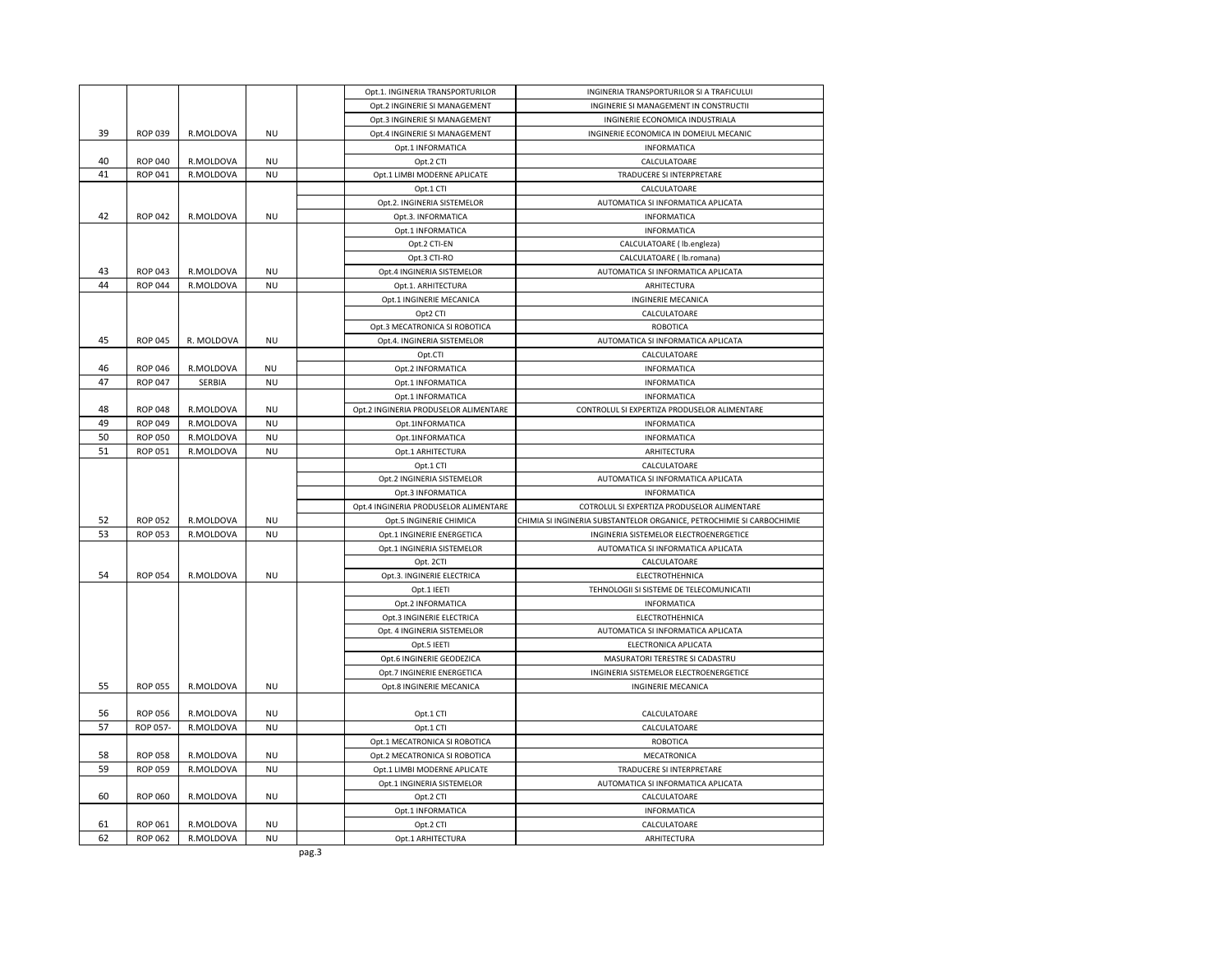|    |                |                |           | Opt.1 ARHITECTURA                     | ARHITECTURA                                                       |
|----|----------------|----------------|-----------|---------------------------------------|-------------------------------------------------------------------|
| 63 | <b>ROP 063</b> | R.MOLDOVA      | <b>NU</b> | Opt.2 STIINTE ALE COMUNICARII         | COMUNICARE SI RELATII PUBLICE                                     |
|    |                |                |           | Opt.1 CTI                             | CALCULATOARE                                                      |
|    |                |                |           | Opt.2 INGINERIA SISTEMELOR            | AUTOMATICA SI INFORMATICA APLICATA                                |
| 64 | <b>ROP 064</b> | R.MOLDOVA      | <b>NU</b> | Opt.3 INFORMATICA                     | INFORMATICA                                                       |
|    |                |                |           | Opt.1 INFORMATICA                     | <b>INFORMATICA</b>                                                |
| 65 | <b>ROP 065</b> | R.MOLDOVA      | NU        | Opt.2 CTI                             | CALCULATOARE                                                      |
|    |                |                |           | Opt.1CTI                              | CALCULATOARE                                                      |
| 66 | <b>ROP 066</b> | R.MOLDOVA      | NU        | Opt.2. INGINERIA SISTEMELOR           | AUTOMATICA SI INFORMATICA APLICATA                                |
|    |                |                |           | Opt.1 INGINERIE SI MANAGEMENT         | INGINERIE ECONOMICA INDUSTRIALA                                   |
|    |                |                |           | Opt.2 INGINERIE MECANICA              | INGINERIE MECANICA                                                |
|    |                |                |           | Opt.3 MECATRONICA SI ROBOTICA         | MECATRONICA                                                       |
| 67 | <b>ROP 067</b> | R.MOLDOVA      | <b>NU</b> | Opt.4 INGINERIE INDUSTRIALA           | TEHNOLOGIA CONSTRUCTIILOR DE MASINI                               |
|    |                |                |           | Opt.1 INFORMATICA                     | INFORMATICA                                                       |
| 68 | <b>ROP 068</b> | R.MOLDOVA      | <b>NU</b> | Opt.2 CTI                             | CALCULATOARE                                                      |
|    |                |                |           | Opt.1 INFORMATICA                     | INFORMATICA                                                       |
|    |                |                |           | Opt.2 CTI                             | CALCULATOARE                                                      |
| 69 | <b>ROP 069</b> | R.MOLDOVA      | <b>NU</b> | Opt.3 INGINERIA SISTEMELOR            | AUTOMATICA SI INFORMATICA APLICATA                                |
|    |                |                |           | Opt.1 INGINERIA SISTEMELOR            | AUTOMATICA SI INFORMATICA APLICATA                                |
|    |                |                |           | Opt.2 CTI                             | CALCULATOARE                                                      |
| 70 | <b>ROP 070</b> | R.MOLDOVA      | <b>NU</b> | Opt.3 INFORMATICA                     | INFORMATICA                                                       |
| 71 | <b>ROP 071</b> | R.MOLDOVA      | <b>NU</b> | Opt.1 INFORMATICA                     | INFORMATICA                                                       |
| 72 | <b>ROP 072</b> | R.MOLDOVA      | NU        | Opt.1 INFORMATICA                     | INFORMATICA                                                       |
|    |                |                |           | Opt.1 STIINTE ADMINISTRATIVE          | ADMINISTRATIE PUBLICA                                             |
| 73 | <b>ROP 073</b> | R.MOLDOVA      | <b>NU</b> | Opt.2 INGINERIA MEDIULUI-HD           | INGINERIA VALORIFICARII DESEURILOR                                |
|    |                |                |           | Opt.1 INGINERIE SI MANAGEMENT         | INGINERIE ECONOMICA IN DOMENIUL ELECTRIC, ELECTRONIC SI ENERGETIC |
|    |                |                |           | Opt.2 INGINERIE ENERGETICA            | INGINERIA SISTEMELOR ELECTROENERGETICE                            |
|    |                |                |           | Opt.3 INGINERIE ELECTRICA             | ELECTROTEHNICA                                                    |
| 74 | <b>ROP 074</b> | R.MOLDOVA      | <b>NU</b> | Opt.4 INGINERIE SI MANAGEMENT         | INGINERIE SI MANAGEMENT IN CONSTRUCTII                            |
|    |                |                |           | Opt.1. INFORMATICA                    | INFORMATICA                                                       |
|    |                |                |           | Opt.2 CTI                             | CALCULATOARE                                                      |
| 75 | <b>ROP 075</b> | R.MOLDOVA      | NU        | Opt.3 INGINERIA SISTEMELOR            | AUTOMATICA SI INFORMATICA APLICATA                                |
|    |                |                |           | Opt.1 CTI                             | CALCULATOARE                                                      |
|    |                |                |           | Opt.2 INFORMATICA                     | INFORMATICA                                                       |
| 76 | <b>ROP 076</b> | <b>UCRAINA</b> | NU        | Opt.3 INGINERIA SISTEMELOR            | AUTOMATICA SI INFORMATICA APLICATA                                |
|    |                |                |           | Opt.1 CTI                             | CALCULATOARE                                                      |
|    |                |                |           | Opt.2.INFORMATICA                     | INFORMATICA                                                       |
|    |                |                |           | Opt.3 INGINERIA SISTEMELOR            | AUTOMATICA SI INFORMATICA APLICATA                                |
| 77 | <b>ROP 077</b> | R.MOLDOVA      | <b>NU</b> | Opt.4. IEETI                          | TEHNOLOGII SI SISTEME DE TELECOMUNICATII                          |
| 78 | <b>ROP 078</b> | R.MOLDOVA      | <b>NU</b> | Opt.1 INFORMATICA                     | INFORMATICA                                                       |
|    |                |                |           | Opt.1 INGINERIE ELECTRICA             | ELECTROTEHNICA                                                    |
| 79 | <b>ROP 079</b> | R.MOLDOVA      | <b>NU</b> | Opt.2 INGINERIE ENERGETICA            | INGINERIA SISTEMELOR ELECTROENERGETICE                            |
| 80 | <b>ROP 080</b> | R.MOLDOVA      | <b>NU</b> | Opt.1 CTI                             | CALCULATOARE                                                      |
| 81 | <b>ROP 081</b> | R.MOLDOVA      | <b>NU</b> | Opt.1 LIMBI MODERNE APLICATE          | TRADUCERE SI INTERPRETARE                                         |
| 82 | <b>ROP 082</b> | R.MOLDOVA      | NU        | Opt.1 ARHITECTURA                     | ARHITECTURA                                                       |
|    |                |                |           | Opt.1 INFORMATICA                     | INFORMATICA                                                       |
|    |                |                |           | Opt.2 CTI                             | CALCULATOARE                                                      |
| 83 | <b>ROP 083</b> | R.MOLDOVA      | <b>NU</b> | Opt.3 INGINERIA SISTEMELOR            | AUTOMATICA SI INFORMATICA APLICATA                                |
| 84 | <b>ROP 084</b> | R.MOLDOVA      | <b>NU</b> | Opt.1 ARHITECTURA                     | ARHITECTURA                                                       |
|    |                |                |           | Opt.1 INGINERIA PRODUSELOR ALIMENTARE | CONTROLUL SI EXPERTIZA PRODUSELOR ALIMENTARE                      |
|    |                |                |           | Opt.2 INGINERIE CIVILA                | CONSTRUCTII CIVILE, INDUSTRIALE SI AGRICOLE                       |
|    |                |                |           | Opt.3 STIINTE INGINERESTI APLICATE    | INGINERIE MEDICALA                                                |
|    |                |                |           | Opt.4 INGINERIA TRANSPORTURILOR       | INGINERIA TRANSPORTURILOR SI A TRAFICULUI                         |
|    |                |                |           | Opt.5 INGINERIE INDUSTRIALA           | TEHNOLOGIA CONSTRUCTIILOR DE MASINI                               |
|    |                |                |           | Opt.6 INGINERIE GEODEZICA             | MASURATORI TERESTRE SI CADASTRU                                   |
|    |                |                |           | Opt.7 INGINERIE MECANICA              | SISTEME SI ECHIPAMENTE TERMICE                                    |
|    |                |                |           | Opt.8 INGINERIE MECANICA              | INGINERIE MECANICA                                                |
|    |                |                |           | Opt.9 INGINERIE SI MANAGEMENT         | INGINERIE SI MANAGEMENT IN CONSTRUCTII                            |
| 85 | <b>ROP 085</b> | R.MOLDOVA      |           | Opt.10 INGINERIE SI MANAGEMENT        | INGINERIE ECONOMICA INDUSTRIALA                                   |
|    |                |                |           | pag 4                                 |                                                                   |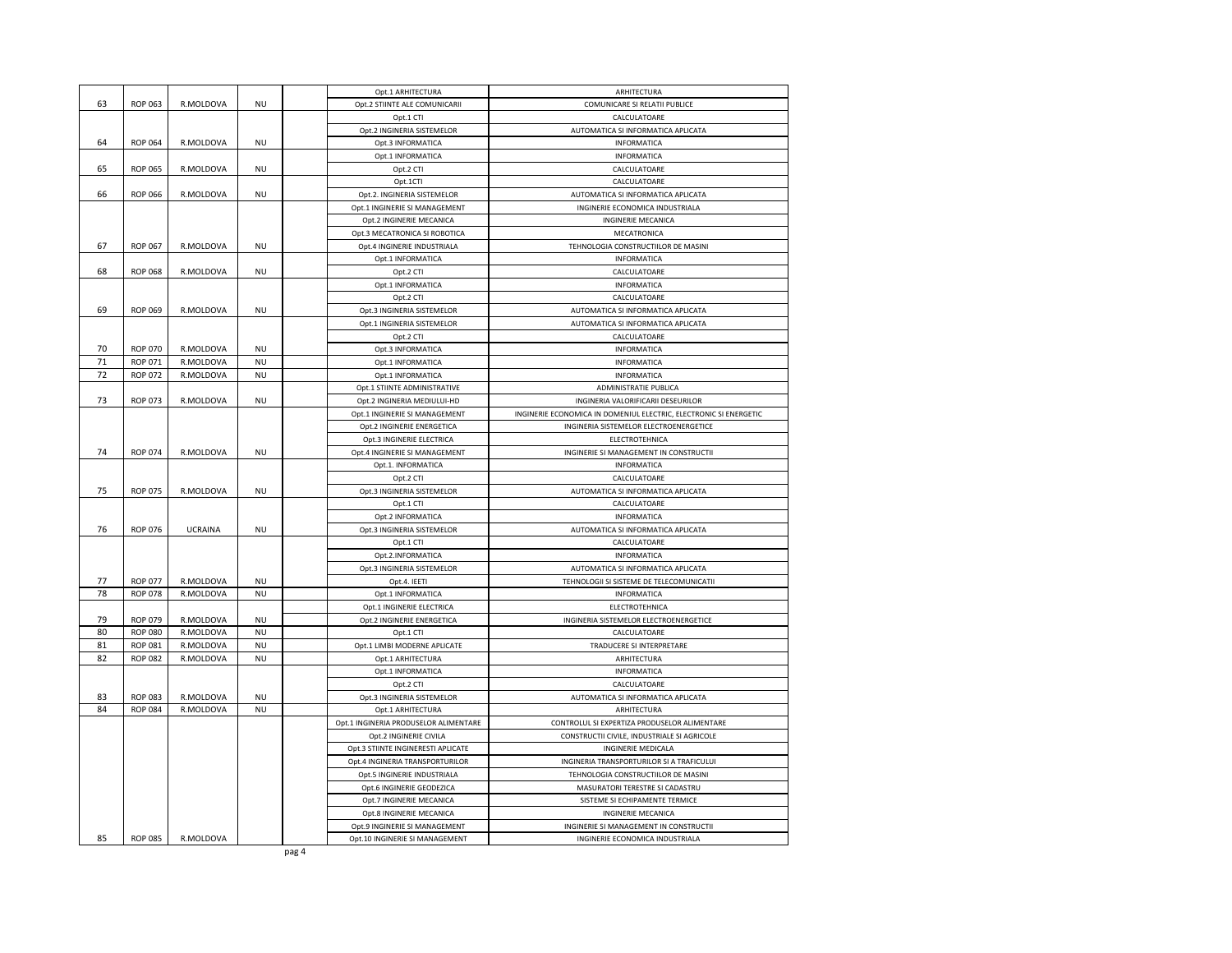|     |                |           |           | Opt.1 CTI                        | CALCULATOARE                                |
|-----|----------------|-----------|-----------|----------------------------------|---------------------------------------------|
|     |                |           |           | Opt.2 INFORMATICA                | <b>INFORMATICA</b>                          |
|     |                |           |           | Opt.3 ARHITECTURA                | MOBILIER SI AMANAJARI INTERIOARE            |
| 86  | <b>ROP 086</b> | R.MOLDOVA | <b>NU</b> | Opt.4 ARHITECTURA                | ARHITECTURA                                 |
|     |                |           |           | Opt.1 INGINERIA SISTEMELOR       | AUTOMATICA SI INFORMATICA APLICATA          |
| 87  | <b>ROP 087</b> | R.MOLDOVA | <b>NU</b> | Opt.2 INFORMATICA                | <b>INFORMATICA</b>                          |
| 88  | <b>ROP 088</b> | R.MOLDOVA | <b>NU</b> | Opt.1 ARHITECTURA                | MOBILIER SI AMANAJARI INTERIOARE            |
|     |                |           |           | Opt.1 CTI                        | CALCULATOARE                                |
|     |                |           |           | Opt.2 INGINERIA SISTEMELOR       | AUTOMATICA SI INFORMATICA APLICATA          |
| 89  | <b>ROP 089</b> | R.MOLDOVA | <b>NU</b> | Opt.3 IEETI-                     | TEHNOLOGII SI SISTEME DE TELECOMUNICATII    |
|     |                |           |           | Opt.1 ARHITECTURA                | ARHITECTURA                                 |
| 90  | <b>ROP 090</b> | R.MOLDOVA | <b>NU</b> | Opt.2. ARHITECTURA               | MOBILIER SI AMANAJARI INTERIOARE            |
|     |                |           |           | Opt.1 INFORMATICA                | <b>INFORMATICA</b>                          |
| 91  | <b>ROP 091</b> | R.MOLDOVA | <b>NU</b> | Opt.2 CTI                        | CALCULATOARE                                |
|     |                |           |           | Opt.1 ARHITECTURA                | MOBILIER SI AMANAJARI INTERIOARE            |
| 92  | <b>ROP 092</b> | R.MOLDOVA | <b>NU</b> | Opt.2 INFORMATICA                | <b>INFORMATICA</b>                          |
|     |                |           |           | Opt.1INGINERIA AUTOVEHICULELOR   | <b>AUTOVEHICULE RUTIERE</b>                 |
|     |                |           |           | Opt.2 INGINERIA TRANSPORTURILOR  | INGINERIE TRANSPORTURILOR SI A TRAFICULUI   |
|     |                |           |           | Opt.3 INGINERIE MECANICA         | INGINERIE MECANICA                          |
|     |                |           |           | Opt.4INGINERIE GEODEZICA         | MASURATORI TERESTRE SI CADASTRU             |
|     |                |           |           | Opt.5 INGINERIE CIVILA           | CAI FERATE, DRUMURI SI PODURI               |
|     |                |           |           | Opt.6 MECATRONICA SI ROBOTICA    | MECATRONICA                                 |
|     |                |           |           | Opt.7 MECATRONICA SI ROBOTICA    | ROBOTICA                                    |
|     |                |           |           | Opt.8 CTI                        | CALCULATOARE                                |
|     |                |           |           | Opt.9. INGINERIA SISTEMELOR      | AUTOMATICA SI INFORMATICA APLICATA          |
| 93  | <b>ROP 093</b> | R.MOLDOVA | <b>NU</b> | Opt.10 INFORMATICA               | <b>INFORMATICA</b>                          |
|     |                |           |           | Opt.1 INFORMATICA                | <b>INFORMATICA</b>                          |
|     |                |           |           | Opt.2 INGINERIA SISTEMELOR       | AUTOMATICA SI INFORMATICA APLICATA          |
|     |                |           |           | Opt.3.CTI                        | CALCULATOARE                                |
|     |                |           |           | Opt.4 IEETI                      | ELECTRONICA APLICATA                        |
|     |                |           |           | Opt.5 IEETI                      | TEHNOLOGII SI SISTEME DE TELECOMUNICATII    |
|     |                |           |           | Opt.6 INGINERIE CIVILA           | CONSTRUCTII CIVILE, INDUSTRIALE SI AGRICOLE |
| 94  | <b>ROP 094</b> | R.MOLDOVA | <b>NU</b> | Opt.7 INGINERIE CIVILA           | CAI FERATE, DRUMURI SI PODURI               |
| 95  | <b>ROP 095</b> | R.MOLDOVA | <b>NU</b> | Opt.1 LIMBI MODERNE APLICATE     | TRADUCERE SI INTERPRETARE                   |
|     |                |           |           | Opt.1CTI                         | CALCULATOARE                                |
|     |                |           |           | Opt.2 INGINERIA SISTEMELOR       | AUTOMATICA SI INFORMATICA APLICATA          |
| 96  | <b>ROP 096</b> | R.MOLDOVA | <b>NU</b> | Opt.3 INFORMATICA                | <b>INFORMATICA</b>                          |
|     |                |           |           | Opt.1 INGINERIE MECANICA         | INGINERIE MECANICA                          |
|     |                |           |           | Opt. 2 INGINERIA TRANSPORTURILOR | INGINERIE TRANSPORTURILOR SI A TRAFICULUI   |
|     |                |           |           | Opt.3 INGINERIA AUTOVEHICULELOR  | <b>AUTOVEHICULE RUTIERE</b>                 |
| 97  | <b>ROP 097</b> | R.MOLDOVA | <b>NU</b> | Opt.4 INGINERIE GEODEZICA        | MASURATORI TERESTRE SI CADASTRU             |
|     |                |           |           | Opt.1 INFORMATICA                | <b>INFORMATICA</b>                          |
| 98  | <b>ROP 098</b> | R.MOLDOVA | <b>NU</b> | Opt.2 CTI                        | CALCULATOARE                                |
|     |                |           |           | Opt.1 CTI                        | CALCULATOARE                                |
| 99  | <b>ROP 099</b> | R.MOLDOVA | <b>NU</b> | Opt.2 INFORMATICA                | <b>INFORMATICA</b>                          |
|     |                |           |           | Opt.1 INGINERIE ENERGETICA       | INGINERIA SISTEMELOR ELECTROENERGETICE      |
| 100 | <b>ROP 100</b> | R.MOLDOVA | <b>NU</b> | Opt.2 INGINERIE ELECTRICA        | ELECTROTEHNICA                              |
|     |                |           |           | Opt.1 CTI                        | CALCULATOARE                                |
|     |                |           |           | Opt.2 INFORMATICA                | <b>INFORMATICA</b>                          |
| 101 | ROP 101        | R.MOLDOVA | <b>NU</b> | Opt.3 INGINERIA SISTEMELOR       | AUTOMATICA SI INFORMATICA APLICATA          |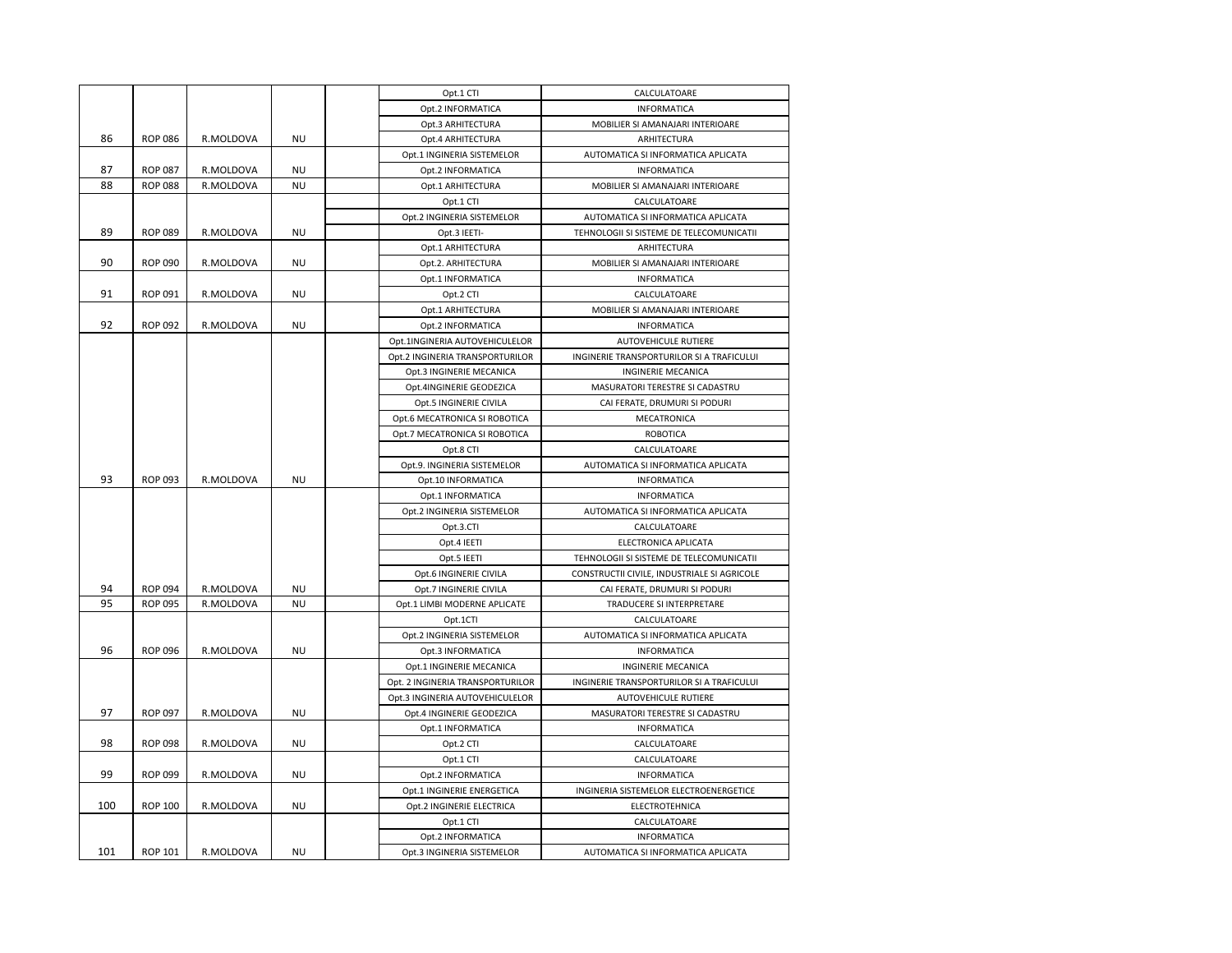|     |                |                   |           | Opt.1 CTI                             | CALCULATOARE                                                          |
|-----|----------------|-------------------|-----------|---------------------------------------|-----------------------------------------------------------------------|
|     |                |                   |           | Opt.2 INGINERIE SISTEMELOR            | AUTOMATICA SI INFORMATICA APLICATA                                    |
|     |                |                   |           | Opt.3 IEETI                           | TEHNOLOGII SI SISTEME DE TELECOMUNICATII                              |
| 102 | <b>ROP 102</b> | R.MOLDOVA         | <b>NU</b> | Opt.4 INGINERIE MECANICA              | INGINERIE MECANICA                                                    |
|     |                |                   |           | Opt.1 CTI                             | CALCULATOARE                                                          |
|     |                |                   |           | Opt.2 INFORMATICA                     | INFORMATICA                                                           |
|     |                |                   |           | Opt.3 INGINERIE CIVILA                | CONSTRUCTII CIVILE, INDUSTRIALE SI AGRICOLE                           |
|     |                |                   |           | Opt.4 IEETI                           | TEHNOLOGII SI SISTEME DE TELECOMUNICATII                              |
| 103 | <b>ROP 103</b> | R.MOLDOVA         | <b>NU</b> | Opt.5 INGINERIE SI MANAGEMENT         | INGINERIE SI MANAGEMENT IN CONSTRUCTII                                |
| 104 | <b>ROP 104</b> | R.MOLDOVA         | <b>NU</b> | Opt.1 INGINERIE CIVILA                | CONSTRUCTII CIVILE, INDUSTRIALE SI AGRICOLE                           |
|     |                |                   |           | Opt.1 CTI                             | CALCULATOARE                                                          |
| 105 | <b>ROP 105</b> | R.MOLDOVA         | <b>NU</b> | Opt.2 INGINERIA SISTEMELOR            | AUTOMATICA SI INFORMATICA APLICATA                                    |
|     |                |                   |           | Opt.1 MECATRONICA SI ROBOTICA         | MECATRONICA                                                           |
|     |                |                   |           | Opt.2 MECATRONICA SI ROBOTICA         | <b>ROBOTICA</b>                                                       |
|     |                |                   |           | Opt.3 INGINERIE MECANICA              | <b>INGINERI MECANICA</b>                                              |
| 106 | <b>ROP 106</b> | R.MOLDOVA         | <b>NU</b> | Opt.4 INGINERIA SISTEMELOR            | AUTOMATICA SI INFORMATICA APLICATA                                    |
|     |                |                   |           | Opt.1 CTI                             | CALCULATOARE                                                          |
| 107 | <b>ROP 107</b> | R.MOLDOVA         | NU        | Opt.2 INFORMATICA                     | INFORMATICA                                                           |
|     |                |                   |           | Opt.1 IEETI                           | TEHNOLOGII SI SISTEME DE TELECOMUNICATII                              |
| 108 | <b>ROP 108</b> | R.MOLDOVA         | NU        | Opt.2 IETTI                           | ELECTRONICA APLICATA                                                  |
| 109 | <b>ROP 109</b> | R.MOLDOVA         | <b>NU</b> | Opt.1 ARHITECTURA                     | ARHITECTURA                                                           |
|     |                |                   |           | Opt.1 INGINERIE ENERGETICA            | INGINERIA SISTEMELOR ELECTROENERGETICE                                |
|     |                |                   |           | Opt.2 INGINERIA SISTEMELOR            | AUTOMATICA SI INFORMATICA APLICATA                                    |
|     |                |                   |           | Opt.3 INGINERIE ELECTRICA             | ELECTROTEHNICA                                                        |
|     |                |                   |           | Opt.4 IEETI                           | ELECTRONICA APLICATA                                                  |
|     |                |                   |           |                                       |                                                                       |
|     |                |                   |           | Opt.5 STIINTE INGINERESTI APLICATE    | INGINERIE MEDICALA                                                    |
|     |                |                   |           | Opt.6 CTI                             | CALCULATOARE                                                          |
|     |                |                   |           | Opt.7 ARHITECTURA                     | ARHITECTURA                                                           |
| 110 | ROP 110        |                   |           | Opt.8 INFORMATICA                     | INFORMATICA                                                           |
|     |                | R.MOLDOVA         | NU        | Opt.9 INGINERIA MEDIULUI              | INGINERIA SI PROTECTIA MEDIULUI IN INDUSTRIE                          |
|     |                |                   |           | Opt.1 IEETI                           | TEHNOLOGII SI SISTEME DE TELECOMUNICATII                              |
| 111 | ROP 111        | R.MOLDOVA         | <b>NU</b> | Opt.2 INFORMATICA                     | <b>INFORMATICA</b>                                                    |
| 112 | <b>ROP 112</b> | R.MOLDOVA         | NU        | Opt.1 ARHITECTURA                     | MOBILIER SI AMENAJARI INTERIOARE                                      |
| 113 | <b>ROP 113</b> | R.MOLDOVA         | NU        | Opt.1 STIINTE ALE COMUNICARII         | COMUNICARE SI RELATII PUBLICE                                         |
| 114 | <b>ROP 114</b> | R.MOLDOVA         | <b>NU</b> | Opt.1 INGINRIE CHIMICA                | CHIMIA SI INGINERIA SUBSTANTELOR ORGANICE, PETROCHIMIE SI CARBOCHIMIE |
| 115 | <b>ROP 115</b> | SERBIA            | <b>NU</b> | Opt.1 INGINERIE MECANICA              | INGINERIE MECANICA                                                    |
| 116 | ROP 116        | R.MOLDOVA         | NU        | Opt.1 ARHITECTURA                     | ARHITECTURA                                                           |
|     |                |                   |           | Opt.1 INGINERIE CHIMICA               | CHIMIA SI INGINERIA SUBSTANTELOR ORGANICE, PETROCHIMIE SI CARBOCHIMIE |
| 117 | <b>ROP 117</b> | R.MOLDOVA         | <b>NU</b> | Opt.2 INGINERIA PRODUSELOR ALIMENTARE | CONTROLUL SI EXPERTIZA PRODUSELOR ALIMENTARE                          |
|     |                |                   |           | Opt.1 INGINERIA PRODUSELOR ALIMENTARE | CONTROLUL SI EXPERTIZA PRODUSELOR ALIMENTARE                          |
|     |                |                   |           | Opt.2 INFORMATICA                     | <b>INFORMATICA</b>                                                    |
| 118 | <b>ROP 118</b> | R.MOLDOVA         | <b>NU</b> | Opt.3 INGINERIE GEODEZICA             | MASURATORI TERESTRE SI CADASTRU                                       |
|     |                |                   |           | Opt.1 INFORMATICA                     | INFORMATICA                                                           |
| 119 | ROP 119        | R.MOLDOVA         | <b>NU</b> | Opt.2 CTI                             | CALCULATOARE                                                          |
| 120 | <b>ROP 120</b> | R.MOLDOVA         | NU        | Opt.1 INGINERIA INSTALATIILOR         | INSTALATII PENTTRU CONSTRUCTII                                        |
|     |                |                   |           | Opt.1 INGINERIA SISTEMELOR            | AUTOMATICA SI INFORMATICA APLICATA                                    |
|     |                |                   |           | Opt.2 MECATRONICA SI ROBOTICA         | <b>ROBOTICA</b>                                                       |
| 121 | <b>ROP 121</b> | R.MOLDOVA         | <b>NU</b> | Opt.3 IETTI                           | TEHNOLOGII SI SISTEME DE TELECOMUNICATII                              |
|     |                |                   |           | Opt.1 INFORMATICA                     | INFORMATICA                                                           |
|     |                |                   |           | Opt.2 CTI                             | CALCULATOARE                                                          |
| 122 | <b>ROP 122</b> | SERBIA            | <b>NU</b> | Opt.3 INGINERIA SISTEMELOR            | AUTOMATICA SI INFORMATICA APLICATA                                    |
| 123 | <b>ROP 123</b> | R.MOLDOVA         | <b>NU</b> | Opt.1 ARHITECTURA                     | ARHITECTURA                                                           |
|     |                |                   |           | Opt.1 INGINERIE MECANICA              | <b>INGINERIE MECANICA</b>                                             |
|     |                |                   |           | Opt.2 STIINTE INGINERESTI APLICATE    | INGINERIE MEDICALA                                                    |
| 124 |                | ROP 124 R.MOLDOVA | <b>NU</b> | Opt.3 INGINERIA AUTOVEHICULELOR       | AUTOVEHICULE RUTIERE                                                  |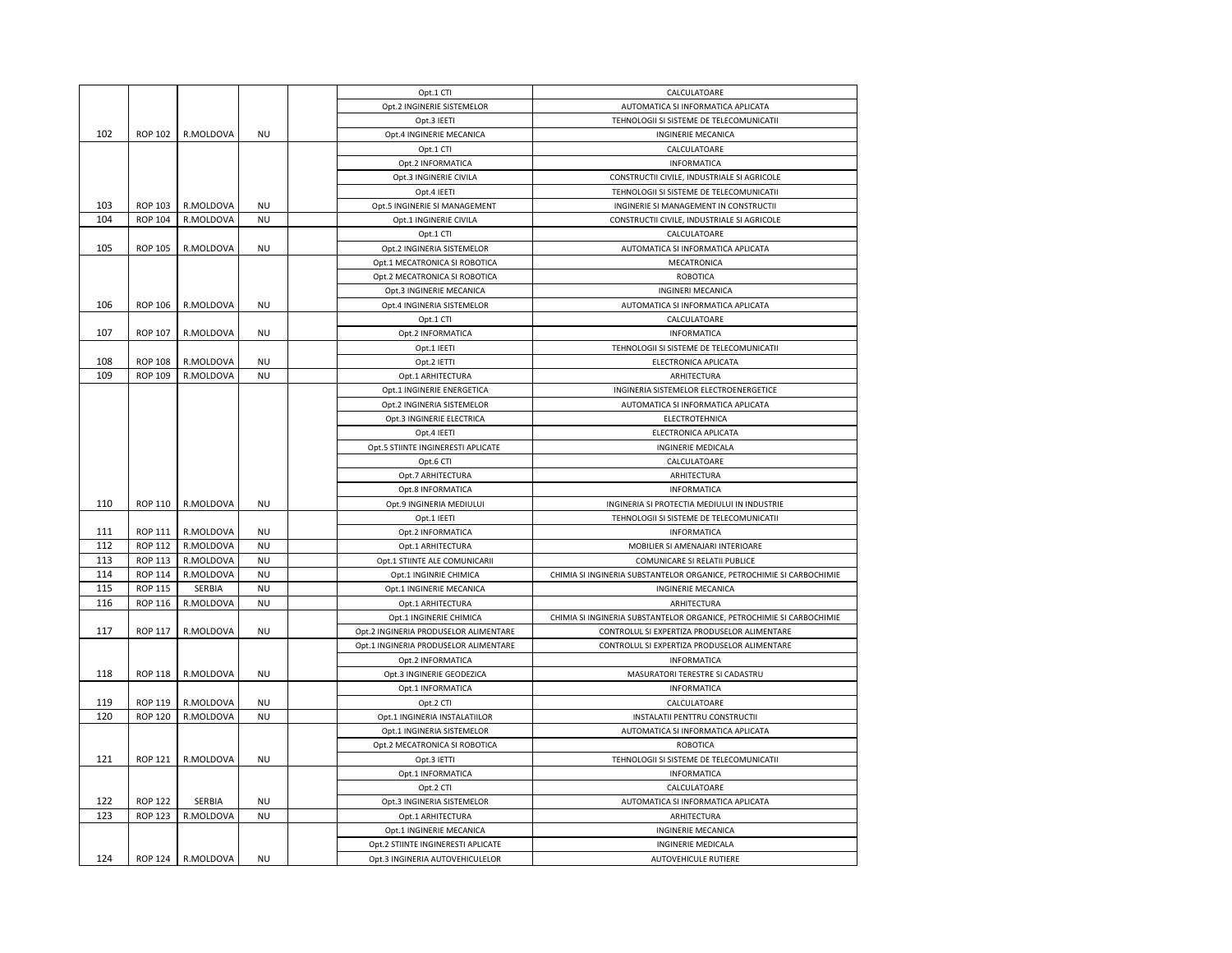|     |                |           |           |                       | Opt. 1 INGINERIE SI MANAGEMENT        | INGINERIE ECONOMICA IN DOMENIUL ELECTRIC, ELECTRONIC SI ENERGETIC     |
|-----|----------------|-----------|-----------|-----------------------|---------------------------------------|-----------------------------------------------------------------------|
|     |                |           |           |                       | Opt.2 INGINERIE SI MANAGEMENT         | INGINERIE ECONOMICA IN INDUSTRIA CHIMICA SI MATERIALE                 |
| 125 | <b>ROP 125</b> | R.MOLDOVA | <b>NU</b> |                       | Opt.3 INGINERIE ENERGETICA            | INGINERIA SISTEMELOR ELECTROENERGETICE                                |
|     |                |           |           |                       | Opt.1 ARHITECTURA                     | ARHITECTURA                                                           |
| 126 | <b>ROP 126</b> | R.MOLDOVA | <b>NU</b> |                       | Opt.2 INFORMATICA                     | <b>INFORMATICA</b>                                                    |
|     |                |           |           |                       | Opt.1 INGINERIE CHIMICA               | CHIMIA SI INGINERIA SUBSTANTELOR ORGANICE, PETROCHIMIE SI CARBOCHIMIE |
| 127 | <b>ROP 127</b> | R.MOLDOVA | <b>NU</b> |                       | Opt.2 INGINERIA PRODUSELOR ALIMENTARE | CONTROLUL SI EXPERTIZA PRODUSELOR ALIMENTARE                          |
|     |                |           |           |                       | Opt.1INGINERIA AUTOVEHICULELOR        | <b>AUTOVEHICULE RUTIERE</b>                                           |
| 128 | <b>ROP 128</b> | R.MOLDOVA | <b>NU</b> |                       | Opt.2 INGINERIA TRANSPORTURILOR       | INGINERIA TRANSPORTURILOR SI A TRAFICULUI                             |
|     |                |           |           |                       | Opt.1 INFORMATICA                     | <b>INFORMATICA</b>                                                    |
| 129 | <b>ROP 129</b> | R.MOLDOVA | <b>NU</b> |                       | Opt.2 STIINTE INGINERESTI APLICATE    | INFORMATICA INDUSTRIALA HUNEDOARA                                     |
|     |                |           |           |                       | Opt.1 INFORMATICA                     | <b>INFORMATICA</b>                                                    |
|     |                |           |           |                       | Opt.2 CTI                             | CALCULATOARE                                                          |
| 130 | <b>ROP 130</b> | R.MOLDOVA | <b>NU</b> |                       | Opt.3 INGINERIA SISTEMELOR            | AUTOMATICA SI INFORMATICA APLICATA                                    |
|     |                |           |           |                       | Opt.1 CTI                             | CALCULATOARE                                                          |
|     |                |           |           |                       | Opt.2 INGINERIA SISTEMELOR            | AUTOMATICA SI INFORMATICA APLICATA                                    |
| 131 | <b>ROP 131</b> | R.MOLDOVA | <b>NU</b> |                       | Opt.3 INFORMATICA                     | <b>INFORMATICA</b>                                                    |
| 132 | <b>ROP 132</b> | ALBANIA   | DA        | UNIVERSITATEA DE VEST | Opt.1 ARHITECTURA                     | ARHITECTURA                                                           |
| 133 | <b>ROP 133</b> | R.MOLDOVA | <b>NU</b> |                       | Opt.1 LIMBI MODERNE APLICATE          | TRADUCERE SI INTERPRETARE                                             |
|     |                |           |           |                       | Opt.1 ARHITECTURA                     | ARHITECTURA                                                           |
| 134 | <b>ROP 134</b> | R.MOLDOVA | <b>NU</b> |                       | Opt.2 INGINERIA PRODUSELOR ALIMENTARE | CONTROLUL SI EXPERTIZA PRODUSELOR ALIMENTARE                          |
|     |                |           |           |                       | Opt.1 STIINTE ALE COMUNICARII         | <b>COMUNICARE SI RELATII PUBLICE</b>                                  |
|     |                |           |           |                       | Opt.2 MECATRONICA SI ROBOTICA         | MECATRONICA                                                           |
| 135 | <b>ROP 135</b> | R.MOLDOVA | <b>NU</b> |                       | Opt.3 INGINERIE MECANICA              | <b>INGINERIE MECANICA</b>                                             |
| 136 | ROP 136        | R.MOLDOVA | <b>NU</b> |                       | Opt.1 ARHITECTURA                     | MOBILIER SI AMENAJRI INTERIOARE                                       |
| 137 | <b>ROP 137</b> | R.MOLDOVA | <b>NU</b> |                       | Opt.1 STIINTE INGINERESTI APLICATE    | <b>INGINERIE MEDICALA</b>                                             |
| 138 | <b>ROP 138</b> | R.MOLDOVA | <b>NU</b> |                       | Opt.1 INGINERIE CIVILA                | CONSTRUCTII CIVILE, INDUSTRIALE SI AGRICOLE                           |
|     |                |           |           |                       | Opt.1 INFORMATICA                     | <b>INFORMATICA</b>                                                    |
| 139 | <b>ROP 139</b> | R.MOLDOVA | <b>NU</b> |                       | Opt.2 INGINERIA SISTEMELOR            | AUTOMATICA SI INFORMATICA APLICATA                                    |
|     |                |           |           |                       | Opt.1 INFORMATICA                     | <b>INFORMATICA</b>                                                    |
|     |                |           |           |                       | Opt.2 INGINERIA SISTEMELOR            | AUTOMATICA SI INFORMATICA APLICATA                                    |
| 140 | <b>ROP 140</b> | R.MOLDOVA | <b>NU</b> |                       | Opt.3 CTI                             | CALCULATOARE                                                          |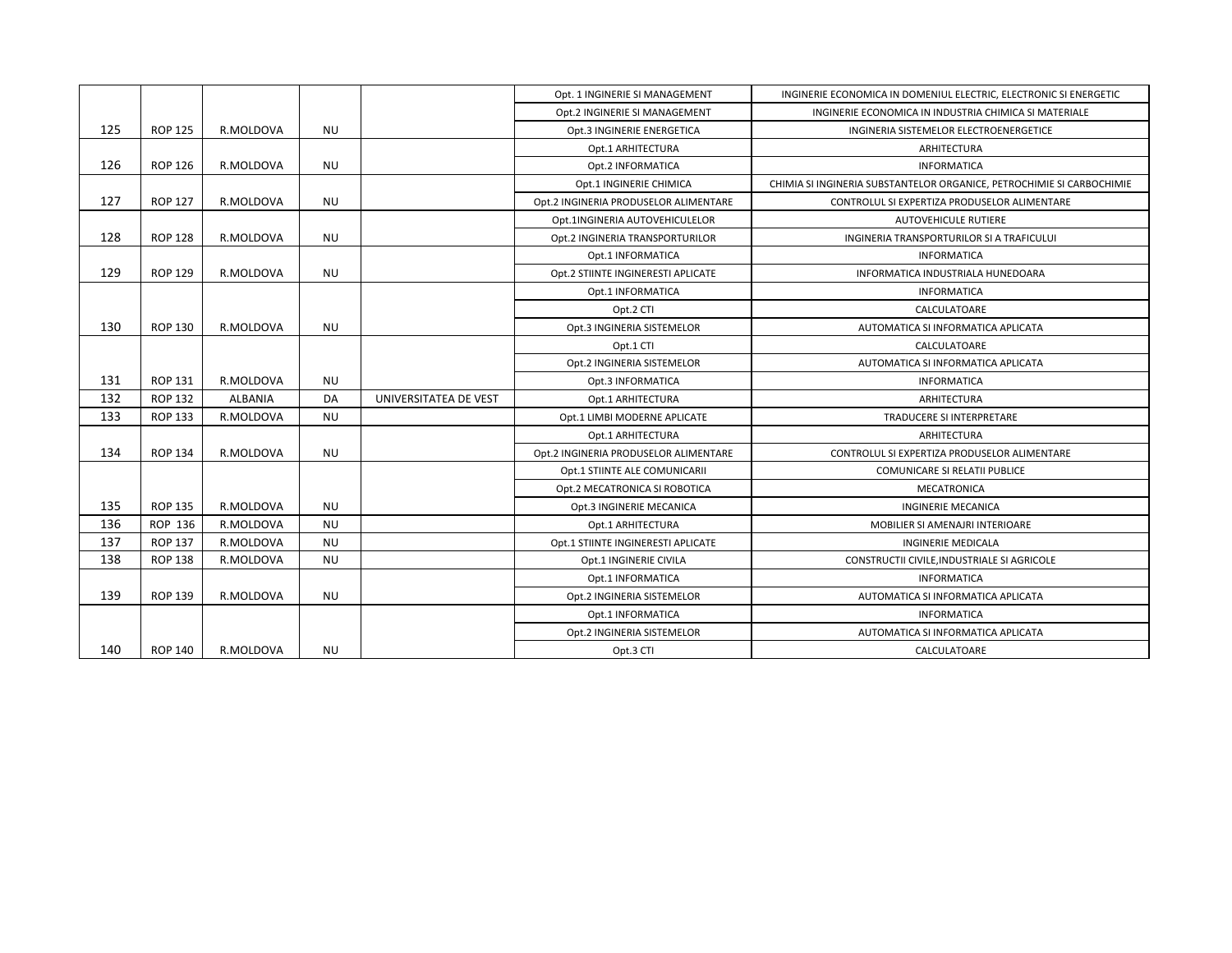|     |                |           |           | Opt.1 INGINERIE MECANICA              | <b>INGINERIE MECANICA</b>                                             |
|-----|----------------|-----------|-----------|---------------------------------------|-----------------------------------------------------------------------|
|     |                |           |           | Opt.2 INGINERIE MECANICA              | MASINI SI INSTALATII PENTRU AGRICULTURA SI INDUSTRIE ALIMENTARA       |
|     |                |           |           | Opt.3 INGINERIE MECANICA              | MASINI SI SISTEME HIDRAULICE SI PNEUMATICE                            |
|     |                |           |           | Opt.4 INGINERIE MECANICA              | SISTEME SI ECHIPAMENTE TERMICE                                        |
|     |                |           |           | Opt.5 INGINERIE MECANICA              | VEHICULE PENTRU TRANSPORTUL FEROVIAR                                  |
|     |                |           |           | Opt.6 INGINERIA TRANPORTURILOR        | INGINERIA TRANSPORTURILOR SI A TRAFICULUI                             |
|     |                |           |           | Opt.7 INGINERIA AUTOVEHICULELOR       | <b>AUTOVEHICULE RUTIERE</b>                                           |
| 141 | <b>ROP 141</b> | R.MOLDOVA | <b>NU</b> | Opt.8 INGINERIE ENERGETICA            | INGINERIA SISTEMELOR ELECTROENERGETICE                                |
|     |                |           |           | Opt.1 INGINERIE INDUSTRIALA           | TEHNOLOGIA CONSTRUCTIILOR DE MASINI                                   |
|     |                |           |           | Opt.2 IEETI                           | ELECTRONICA APLICATA                                                  |
| 142 | <b>ROP 142</b> | R.MOLDOVA | <b>NU</b> | Opt.3 IEETI                           | TEHNOLOGII SI SISTEME DE TELECOMUNICATII                              |
|     |                |           |           | Opt.1 IEETI                           | ELECTRONICA APLICATA                                                  |
|     |                |           |           | Opt.2 INGINERIE ELECTRICA             | <b>ELECTROTEHNICA</b>                                                 |
|     |                |           |           | Opt.3 MECATRONICA SI ROBOTICA         | ROBOTICA                                                              |
| 143 | <b>ROP 143</b> | R.MOLDOVA | <b>NU</b> | Opt.4 MECATRONICA SI ROBOTICA         | MECATRONICA                                                           |
|     |                |           |           | Opt.1 INGINERIE CHIMICA               | CHIMIA SI INGINERIA SUBSTANTELOR ORGANICE, PETROCHIMIE SI CARBOCHIMIE |
|     |                |           |           | Opt.2 INGINERIE CHIMICA               | INGINERIA SUBSTANTELOR ANORGANICE SI PROTECTIA MEDIULUI               |
|     |                |           |           | Opt.3 INGINERIA MEDIULUI              | INGINERIA SI PROTECTIA MEDIULUI IN INDUSTRIE                          |
| 144 | <b>ROP 144</b> | R.MOLDOVA | <b>NU</b> | Opt.4 INGINERIA PRODUSELOR ALIMENTARE | CONTROLUL SI EXPERTIZA PRODUSELOR ALIMENTARE                          |
| 145 | <b>ROP 145</b> | R.MOLDOVA | NU        | Opt.1 STIINTE INGINERESTI APLICATE    | INGINERIE MEDICALA                                                    |
| 146 | <b>ROP 146</b> | R.MOLDOVA | <b>NU</b> | Opt.1 LIMBI MODERNE APLICATE          | TRADUCERE SI INTERPRETARE                                             |
| 147 | <b>ROP 147</b> | R.MOLDOVA | <b>NU</b> | Opt.1 INGINERIA AUTOVEHICULELOR       | <b>AUTOVEHICULE RUTIERE</b>                                           |
|     |                |           |           | Opt.1 STIINTE INGINERESTI APLICATE    | <b>INGINERIE MEDICALA</b>                                             |
|     |                |           |           | Opt.2 CTI                             | CALCULATOARE                                                          |
| 148 | <b>ROP 148</b> | R.MOLDOVA | <b>NU</b> | Opt.3 INGINERIE ELECTRICA             | INGINERIE ELECTRICA SI CALCULATOARE HD                                |
| 149 | <b>ROP 149</b> | R.MOLDOVA | <b>NU</b> | Opt.1 INFORMATICA                     | <b>INFORMATICA</b>                                                    |
| 150 | <b>ROP 150</b> | R.MOLDOVA | <b>NU</b> | Opt.1 STIINTE ALE COMUNICARII         | COMUNICARE SI RELATII PUBLICE                                         |
| 151 | <b>ROP 151</b> | R.MOLDOVA | <b>NU</b> | Opt. 1 INGINERIE CHIMICA              | CHIMIA SI INGINERIA SUBSTANTELOR ORGANICE, PETROCHIMIE SI CARBOCHIMIE |
|     |                |           |           | Opt.1 INGINERIA SISTEMELOR            | AUTOMATICA SI INFORMATICA APLICATA                                    |
|     |                |           |           | Opt.2 CTI                             | CALCULATOARE                                                          |
| 152 | <b>ROP 152</b> | R.MOLDOVA | <b>NU</b> | Opt.3 INFORMATICA                     | <b>INFORMATICA</b>                                                    |
| 153 | <b>ROP 153</b> | R.MOLDOVA | <b>NU</b> | Opt.1 ARHITECTURA                     | MOBILIER SI AMENAJRI INTERIOARE                                       |
| 154 | <b>ROP 154</b> | R.MOLDOVA | <b>NU</b> | Opt.1 ARHITECTURA                     | MOBILIER SI AMENAJARI INTERIOARE                                      |
|     |                |           |           | Opt.1 INGINERIE ENERGETICA            | INGINERIA SISTEMELOR ELECTROENERGETICE                                |
|     |                |           |           | Opt.2 IEETI                           | TEHNOLOGII SI SISTEME DE TELECOMUNICATII                              |
| 155 | <b>ROP 155</b> | R.MOLDOVA | <b>NU</b> | Opt.3 IEETI                           | ELECTRONICA APLICATA                                                  |
| 156 | <b>ROP 156</b> | R.MOLDOVA | <b>NU</b> | Opt.1 INGINERIE MECANICA              | SISTEME SI ECHIPAMENTE TERMICE                                        |
|     |                |           |           | Opt.1 INGINERIE CIVILA                | CONSTRUCTII CIVILE, INDUSTRIALE SI AGRICOLE                           |
| 157 | <b>ROP 157</b> | R.MOLDOVA | <b>NU</b> | Opt.2 INGINERIA INSTALATIILOR         | <b>INSTALATII PENTRU CONSTRUCTII</b>                                  |
| 158 | <b>ROP 158</b> | R.MOLDOVA | <b>NU</b> | Opt.1 INGINERIE CHIMICA               | CHIMIA SI INGINERIA SUBSTANTELOR ORGANICE, PETROCHIMIE SI CARBOCHIMIE |
|     |                |           |           | Opt.1 CTI                             | CALCULATOARE                                                          |
| 159 | <b>ROP 159</b> | R.MOLDOVA | <b>NU</b> | Opt.2 INFORMATICA                     | <b>INFORMATICA</b>                                                    |